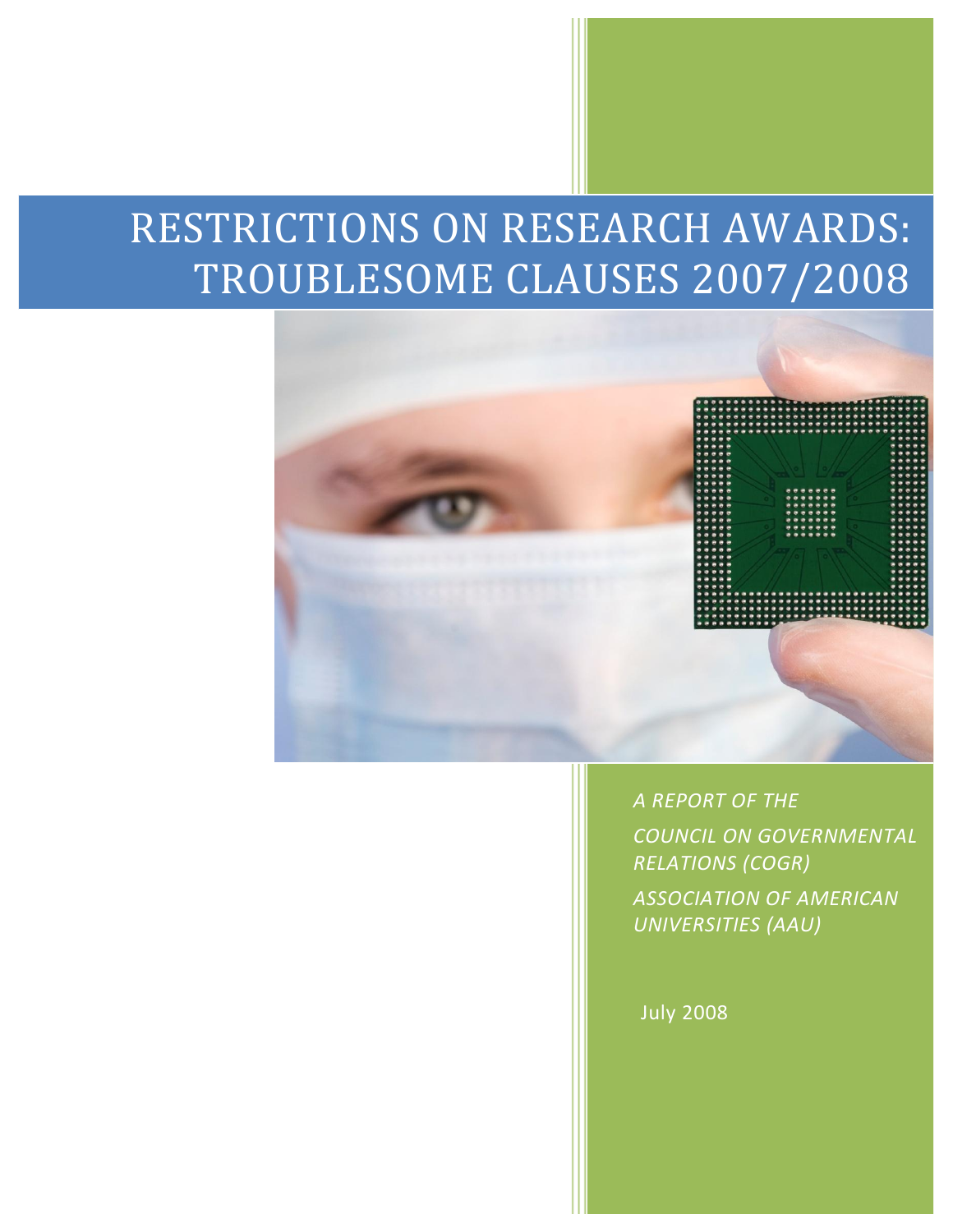*This report was prepared with the assistance and participation of the Federal Demonstration Partnership (FDP), under the auspices of the FDP Contracts Task Force chaired by Alexandra McKeown, Associate Dean for Research Administration, Bloomberg School of Public Health, Johns Hopkins University. COGR and AAU greatly appreciate the assistance and contributions of the FDP and Ms. McKeown to this report. Primary contract persons for this report are Robert Hardy, Director, Contracts and Intellectual Property Management, COGR and Tobin Smith, Associate Vice President for Federal Relations, AAU*.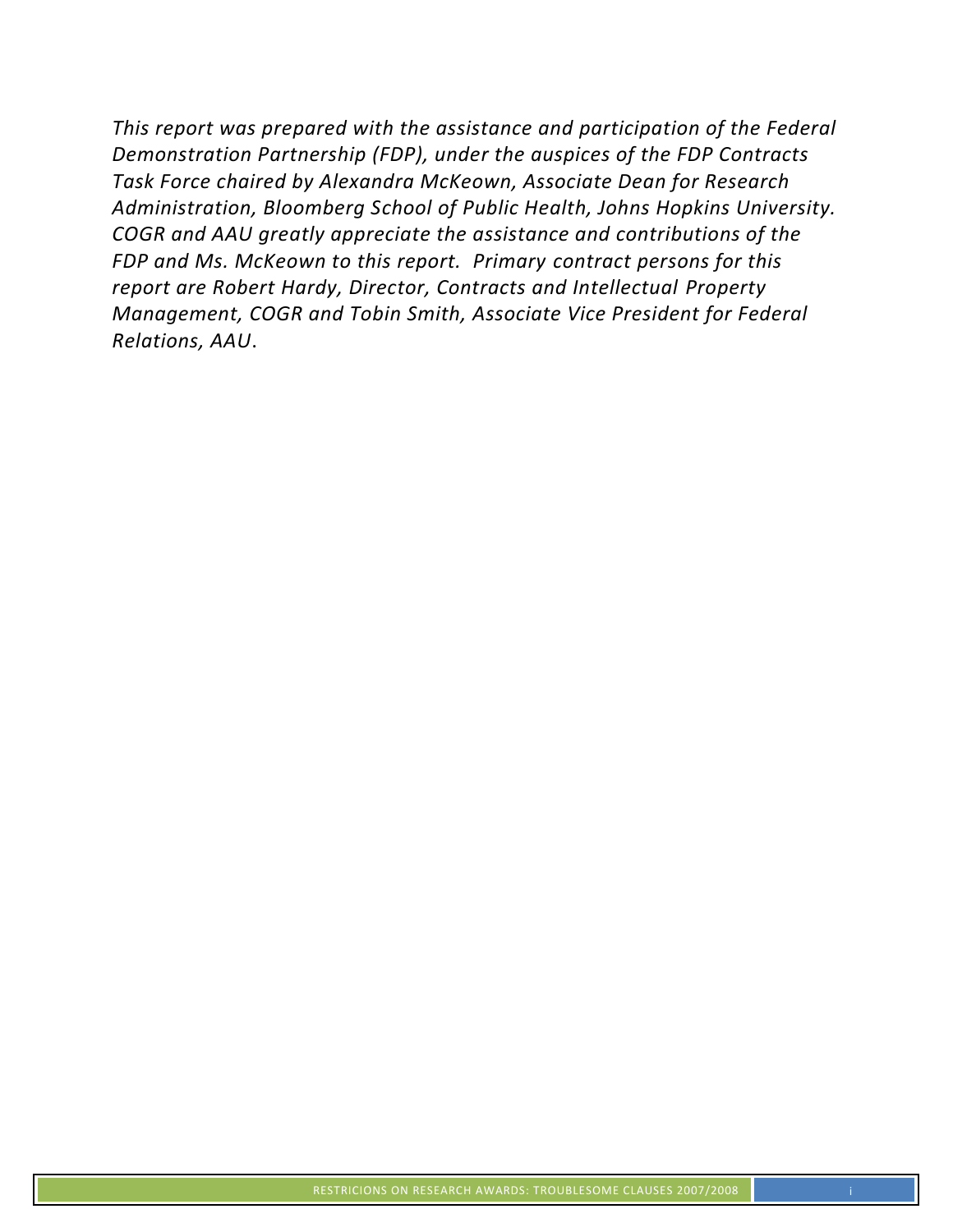## *Executive Summary*

Over the past several years, U.S. universities have raised concerns that federal agencies increasingly are adding clauses to contracts and grants for basic research projects that restrict publication of research results and limit the participation by foreign nationals. These "troublesome clauses" appear to contradict the federal government's policy under National Security Decision Directive (NSDD) 189—which states that fundamental research and its products should remain unrestricted and that any restrictions should be handled through the classification system—as well as the fundamental research exclusion in federal export regulations.

The Council on Governmental Relations (COGR) and the Association of American Universities (AAU) first examined these concerns in a report delivered in April 2004 to the White House Office of Science and Technology Policy (OSTP), which documented that such restrictions were, in fact, being frequently applied among a group of 20 representative universities. The report made two major recommendations: that federal agencies should adhere to the spirit of NSDD-189 by not imposing publication or foreign national restrictions on fundamental research undertaken by universities, and that agencies should distinguish between the open nature of university research and research performed by industry under restricted circumstances. Agencies should make clear to industrial prime awardees that restrictions on publications and foreign national participation need not "flow down" to university subawardees where the purpose is fundamental research.

The two associations joined with the Federal Demonstration Partnership (FDP) to conduct a follow-up survey in 2007, the results of which are contained in this report. The new survey found 180 total instances of troublesome clauses, as compared with 138 in the previous survey. The frequency of restrictions on publications and foreign nationals were quite similar during the two time frames examined by the surveys. The increase reported in the new survey was due almost entirely to new types of restrictions that were not reported four years ago.

Based on the experience of the 20 universities that were included in the two surveys, which we believe are reasonably representative of the U.S. university research community broadly, federal research funding agencies are expanding the nature of the controls imposed in award terms and conditions, including use of such terms in grants and cooperative agreements in addition to contracts.

As a result of the new survey, COGR and AAU developed the nine recommendations that follow. The goal is to assist government agencies to balance legitimate concerns of national security while enabling universities' ability to navigate quickly and effectively the government contracting process. Implementation of these recommendations would help avoid lengthy negotiations and reduce the possibility of burdensome restrictions that result in universities refusing to conduct the research.

1. Both the previous and present surveys identified the Department of Defense (DOD) as the largest source of troublesome clauses. The previous COGR-AAU report recommended that DOD revise the Defense Federal Acquisition Regulations Supplement (DFARS) prescription guidance to prevent the DFARS 7000 clause from being used in contracts for university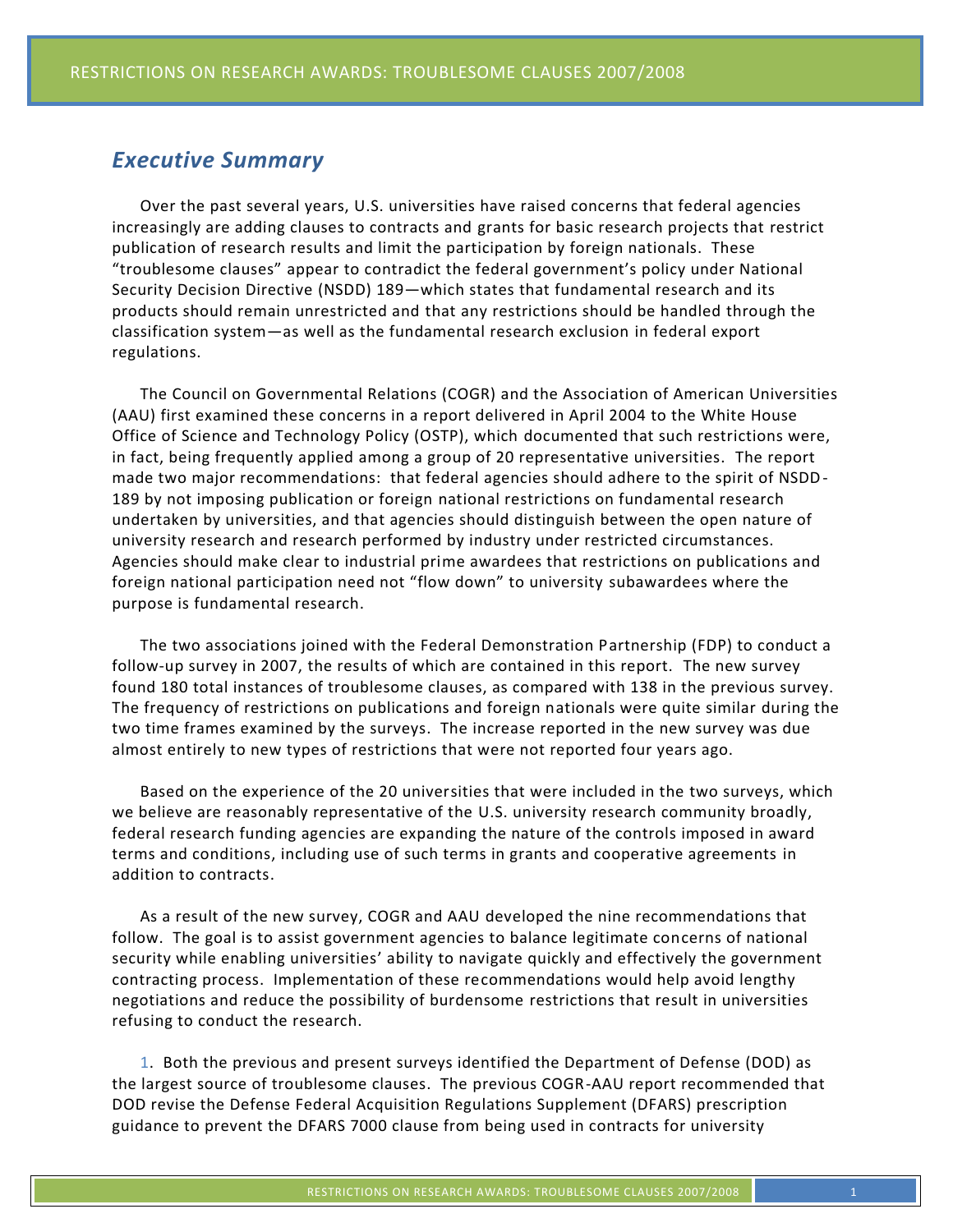research, either directly or as a flow down from industry contracts. Just as important, DOD should revise its guidance to contracting officers stipulating that no controls should be imposed on publications or foreign national participation for fundamental research either in direct awards or sub-awards.

2. DOD also should develop a uniform policy that discourages DOD offices and programs from issuing "home-grown" award terms and arbitrary mandates that do not follow established DOD policy and DFARS clauses. The Undersecretary of Acquisition Technology and Logistics should develop appropriate acquisition guidance accordingly. On June 26, 2008 the DOD issued an internal memorandum on "Contracted Fundamental Research" which calls attention to NSDD-189 as governing DOD agency-wide policy. The memorandum also indicates that DOD awards for the performance of fundamental research should, with rare exceptions, not be managed in a way that they become subject to restrictions on the involvement of foreign researchers or publication restrictions and that exceptions must be approved by senior DOD leaders. The issuance of this memorandum represents a very positive development. It will now be critical that all DOD contracting officers uniformly abide by this agency-wide policy. Moreover, DOD contracting officers must be informed of the policy and properly trained to ensure that it is fully implemented.

3. Both the previous COGR-AAU report and the report from the National Academies' Committee on a New Government-University Partnership for Science and Security recommended that *all* federal research agencies follow the principles of NSDD-189 in funding research. The relevant federal acquisition regulation (FAR) provision should be incorporated into all unclassified federal research contracts to universities. The FAR Secretariat should issue specific guidance to this effect for all agencies.

4. The White House Office of Management and Budget (OMB) should issue guidance to federal agencies, perhaps through revisions to Circular A-110 (2 CFR 215), which states that restrictions on publications or participation by foreign nationals are inappropriate for federal agencies to use in university grants and cooperative agreements. The guidance should be broad enough to encompass the newer forms of restrictive designations, such as "confidential," "proprietary" or "sensitive" information.

5. Export control compliance clauses should be used more selectively by federal agencies (and prime contractors). Their use should be restricted to situations where the agency or contractor knows it is providing export controlled information to the university. Agencies and contractors should avoid using export control compliance clauses where the research is clearly fundamental in nature and, therefore, is excluded from export control requirements.

6. The federal government should implement a government-wide, comprehensive training program for contracting officers to address these issues.

7. The NAS Committee on Science and Security report called for establishing a federal science and security commission to address ongoing shared concerns of the security and academic research communities, such as implementation of NSDD-189. A universitygovernment working group also should be established, perhaps under the auspices of the commission, to address current issues, evaluate results and monitor future issues in science and security. The group also should be charged with identifying and implementing ways to engage industry in providing appropriate flow down terms to universities.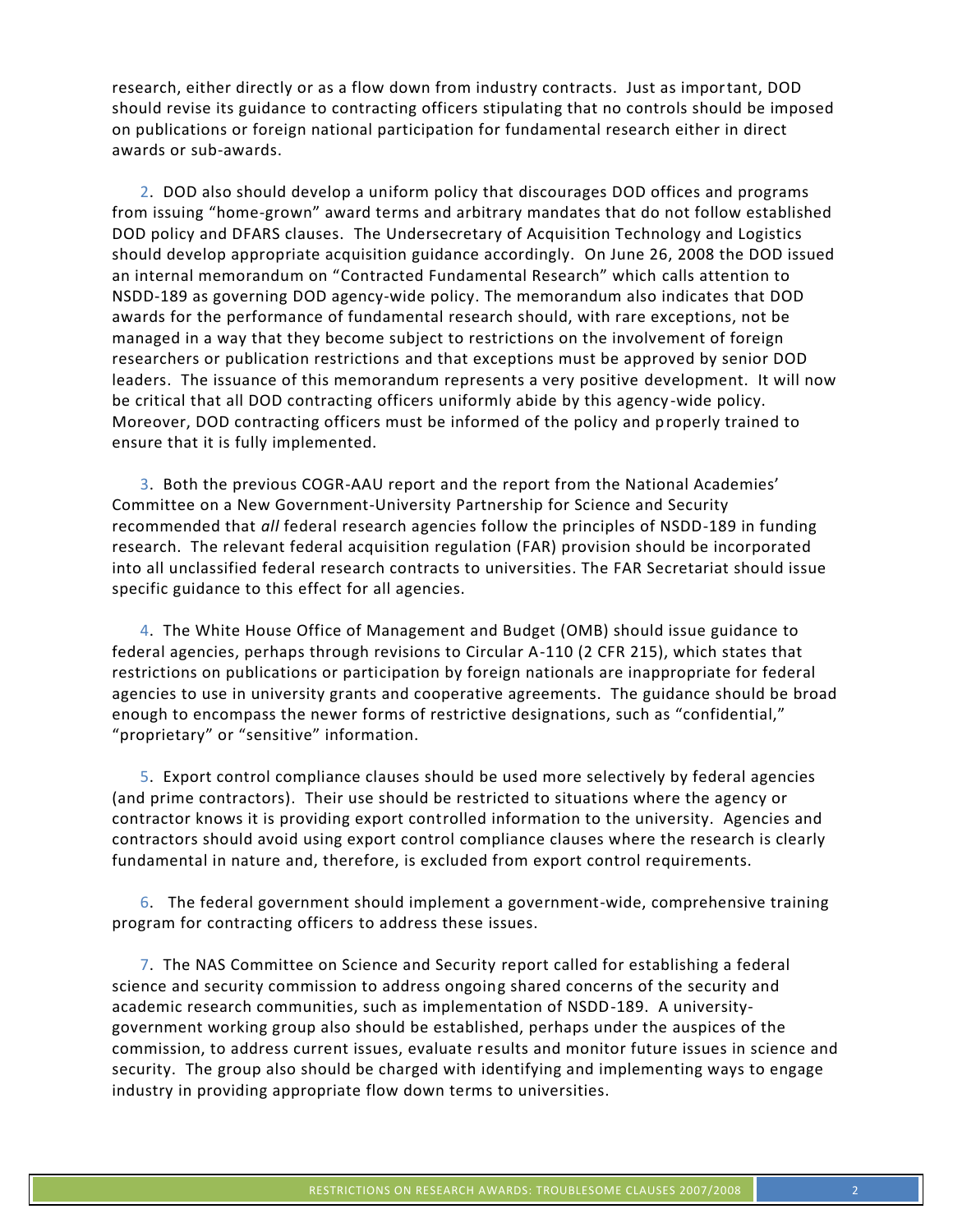8. Senior university officials must continuously educate faculty, staff, and administrators about their responsibility to comply with export controls, select agents and other security related issues. Senior officials should ensure that their institutions have policies to address these matters. Likewise, university associations should continue working to educate and train their members about compliance issues surrounding science and security requirements.

9. FDP, as an organization of university and agency members, should use the results of this new survey to engage its membership in improving contracting and monitoring restrictions on assistance awards. FDP should explore solutions within the context of the next phase of the Demonstration. In particular, both agency and university personnel could benefit from a collaborative Web site that collects data, describes the issues, and discusses the meaning and implications of certain grant and contract terms. On the latter issue, this would include a discussion of why accepting certain language in contracts might be objectionable and how such language might harm research activities downstream. It would be particularly helpful for the Web site to provide examples of negotiated language that is mutually beneficial in particular kinds of projects, while continuing to emphasize that any agreement to restrict publication and other access to results destroys the fundamental research exclusion.

Implementation of this report's recommendations would not necessarily resolve all of the issues regarding troublesome clauses, but it would significantly improve what has become an increasingly untenable situation. Such action must be undertaken jointly by the federal government and the university research community.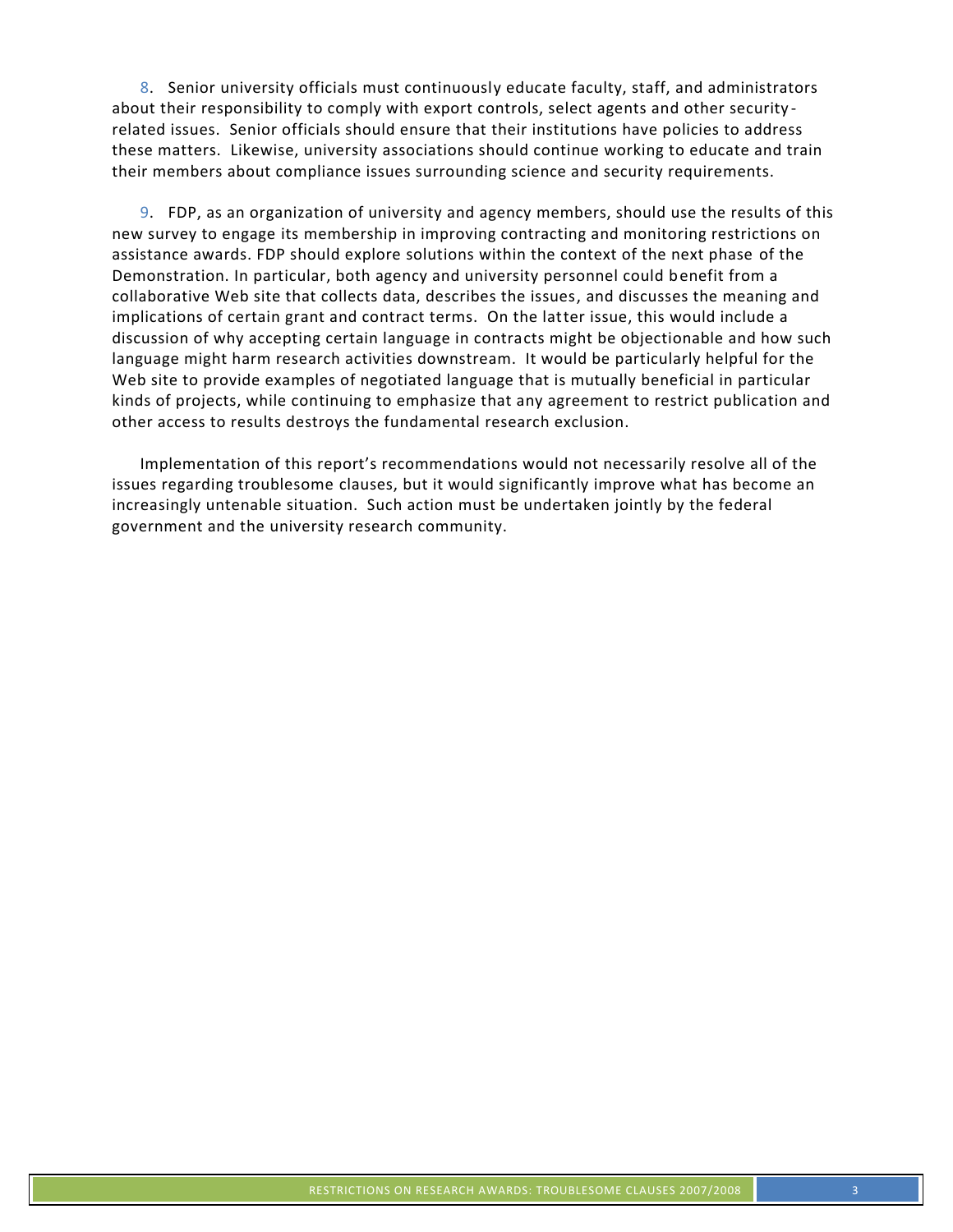## *Overview*

In April 2004, COGR and AAU delivered a report to the White House Office of Science and Technology Policy (OSTP) entitled *Restrictions on Research Awards: Troublesome Clauses*. The report was prompted by concerns raised by a number of universities that federal agencies increasingly were including clauses in federal research awards to restrict publication or participation by foreign nationals. The two associations had created a task force of 20 institutions in August 2003 to track over a six-month period the continuing emergence of these clauses and to identify the agencies that were requiring them.

The COGR-AAU task force sought to identify award terms and conditions that were inconsistent with Administration policy as embodied in National Security Decision Directive (NSDD)-189. The task force also sought to identify controls on research projects that might contradict the fundamental research exclusion under export regulations.

The 2003-2004 review identified two general types of restrictions: publication restrictions and restrictions on participation of foreign nationals in federally funded research projects. The most common single restriction was the use of Defense Federal Acquisition Regulations Supplement (DFARS) Clause 252.204-7000 *Disclosure of Information*, which requires that a government contracting officer approve release of any unclassified information pertaining to a contract and that the clause be included in all subcontracts.

Based on these findings, the report made two general recommendations: (1) that agencies adhere to the spirit of NSDD-189 by not imposing publication and/or foreign national restrictions on fundamental research projects undertaken by universities; and (2) it encouraged agencies to distinguish between the open nature of university research and that done by industry under restricted circumstances. Agencies must make clear to industrial prime awardees that restrictions on publications and foreign national participation need not be flowed down to university subawardees where the purpose is fundamental research.

In 2005, the National Science Foundation (NSF) and National Institutes of Health (NIH) requested the National Academies of Science Committee on Science, Technology, and Law (STL) to establish an ad hoc committee to examine the government-university partnership in science and security. The two agencies would provide the necessary funding. The Committee on a New Government-University Partnership for Science and Security ("NAS Committee on Science and Security" or "Committee") was charged with organizing regional campus-based meetings to bring together university faculty, research administrators, government officials both from research agencies and the security community, and congressional representatives to focus on restrictive clauses in federal contracts and grants. The Committee also would examine the dissemination of scientific information, "sensitive but unclassified" information, and the management of biological agents in academic research. The Committee's report, *Science and Security in a Post 9/11 World*, was issued on October 18, 2007.

The Committee's report contained 14 recommendations, of which three were directly relevant to the troublesome clause issue. Recommendation 3, which was specifically addressed to COGR and AAU, stated that: "The data collected in the 2004 (COGR and AAU) report, *Restrictions on Research Grants and Contracts*, should be updated annually. The report should be expanded to include review of other restrictive clauses and should specifically review the use of the "sensitive but unclassified" (SBU) category." While the Committee's report on science and security was pending, COGR and AAU continued to hear from member universities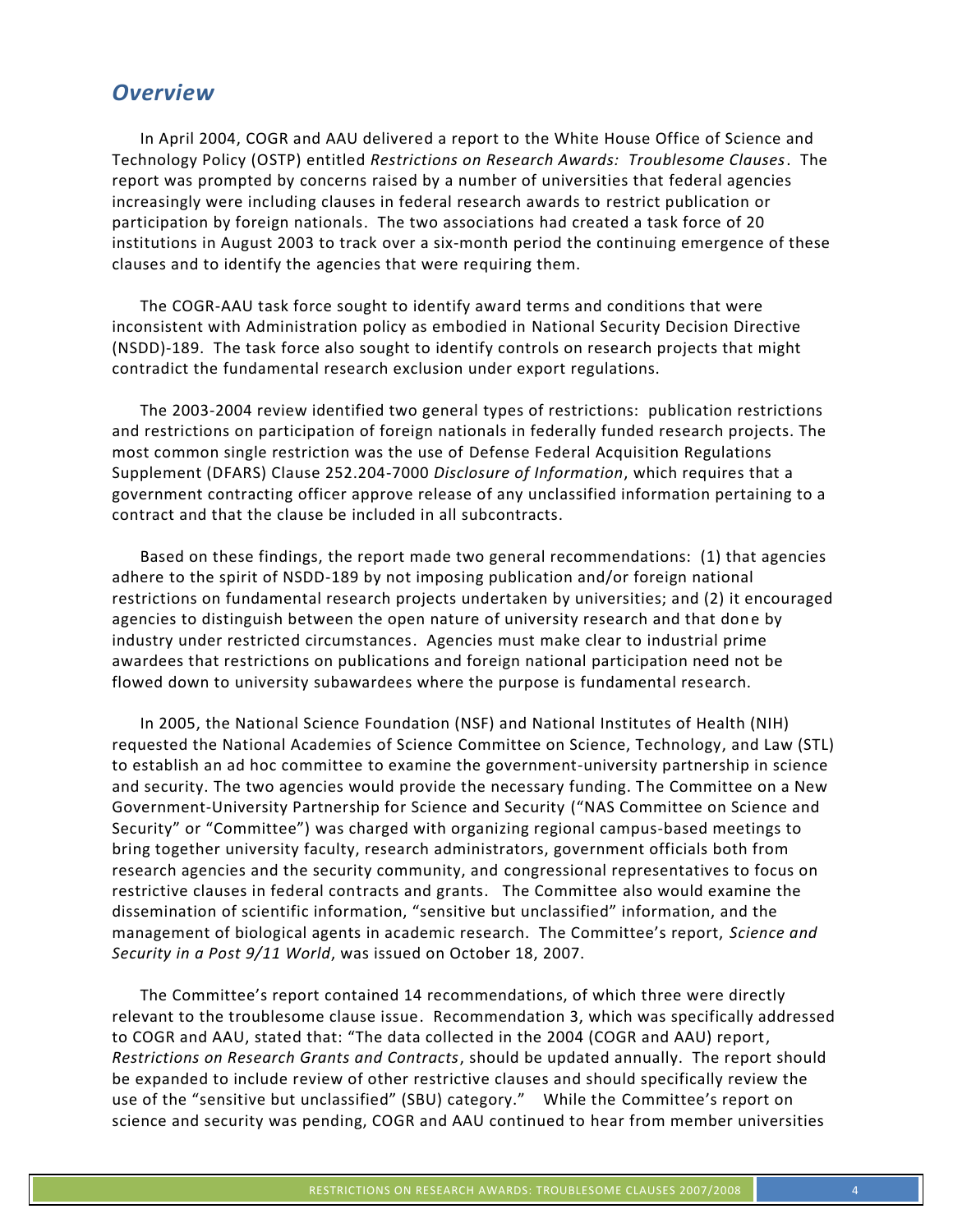that the situation with troublesome clauses had not improved since the 2004 report. The Federal Demonstration Partnership, a cooperative initiative of 10 federal research funding agencies and about 100 institutional recipients of federal research funds, received similar reports. Discussions among COGR, AAU, and FDP representatives led to a decision to update the 2003-2004 survey, using the same 20 institutions as the 2004 survey base.

A new survey was conducted during the period July 1- December 31, 2007. The results found that the frequency of publication restrictions and restrictions on the participation of foreign nationals imposed on the 20 institutions were quite similar during the two time frames examined by the surveys. However, the new survey found a fairly substantial increase in the total number of instances of troublesome clauses reported by these institutions due to new types of restrictions that were not reported four years ago. The primary finding of the new survey has been that, based on the experiences of the 20 institutions included in the original COGR-AAU survey, the situation with troublesome clauses clearly has not improved since 2003- 2004. Federal research funding agencies are expanding the nature of the controls imposed in award terms and conditions, including use of such terms in grants and cooperative agreements in addition to contracts.

Both the current and previous surveys highlighted several critical issues which both universities and the government must cooperatively address. These include the need to (1) preserve the vital university open research environment, and academic freedom and integrity; (2) resolve the conflicts between core academic principles of openness and the free flow of information and sponsor approval over publication; (3) reconcile conflicts between government requirements to approve foreign national participation in funded research projects and policies regarding non-discrimination in campus activities; (4) address the adverse effects of protracted negotiations on faculty and students, as well as on the national interest when universities are forced to "walk away" from government-funded projects (or not compete for them); and (5) ameliorate issues associated with increased compliance requirements (such as implementation and oversight of technology control plans, and staffing and cost implications.)

## *Initiation of the First COGR-AAU Survey*

In the spring of 2001, COGR and AAU began hearing from their member universities about an increase in the number of research awards that carried restrictive, or "troublesome," clauses. After a number of discussions with OSTP representatives, COGR and AAU in the spring and summer of 2003 solicited examples of such clauses from their member institutions, which they passed on to OSTP. After further discussions with OSTP and in an effort to provide more systematic information about troublesome clauses, the two associations created a task force in August 2003 to track the continuing emergence of these clauses and identify the federal agencies that were requiring them.

In particular, the COGR-AAU task force sought to identify award terms and conditions that were inconsistent with Administration policy as embodied in National Security Decision Directive (NSDD) -189. The directive states that fundamental research and its products should remain unrestricted, and that "where the national security requires control, the mechanism for control of information generated during federally funded fundamental research in science, technology and engineering at colleges, universities and laboratories is classification…No restriction may be placed upon the conduct or reporting of federally funded fundamental research that has not received national security classification, except as provided in applicable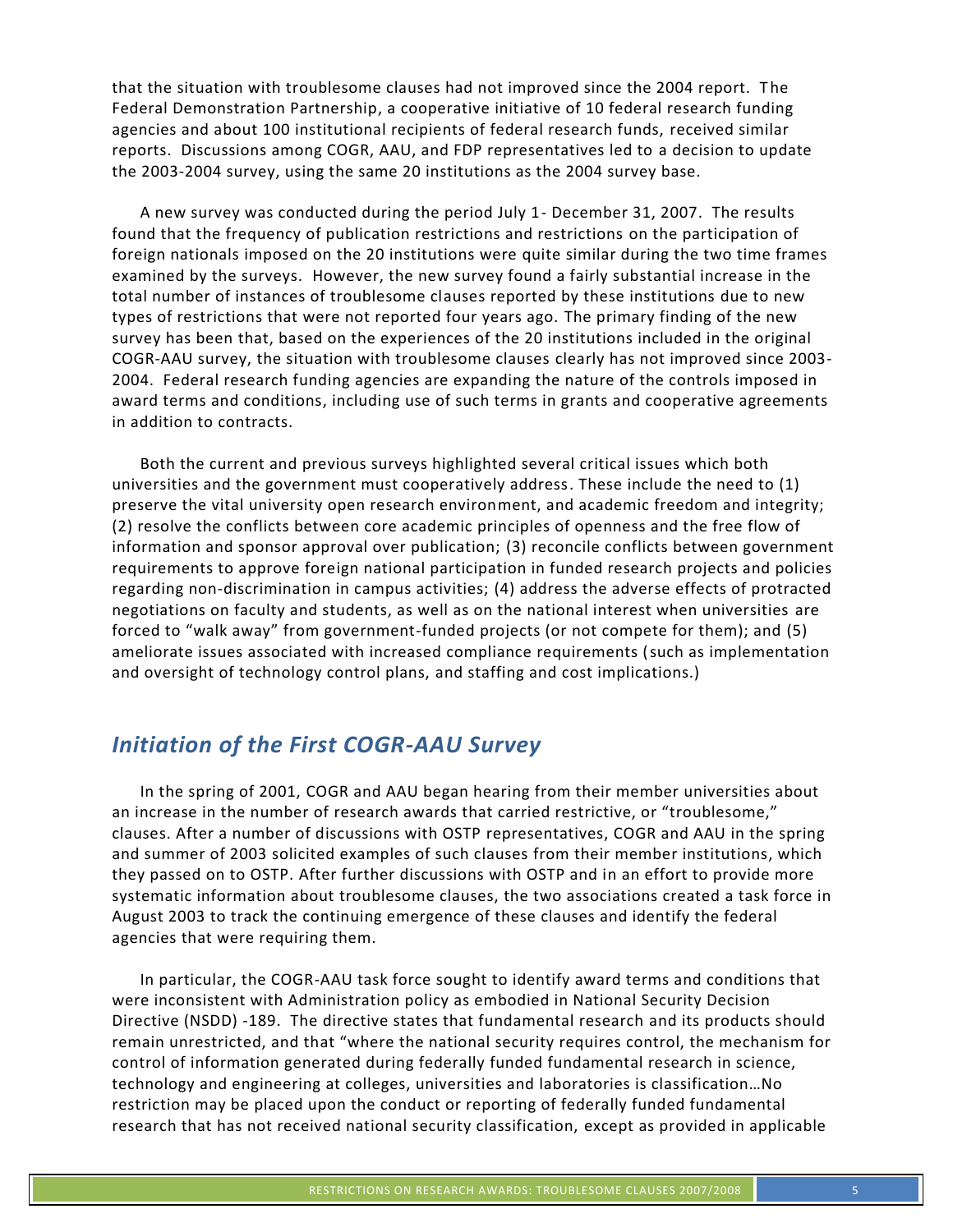U.S. Statutes."<sup>1</sup> The task force also sought to identify controls on research projects that might compromise the fundamental research exclusion under export regulations.<sup>2</sup>

## *Members*

COGR and AAU selected 20 institutions to participate in the task force. The selection sought to assure a mix of public and private institutions as well as geographic balance and inclusion of several institutions with strong engineering programs. The specific institutions who participated in the study were:

California Institute of Technology Carnegie Mellon University Duke University Georgia Institute of Technology Harvard University Massachusetts Institute of Technology Northwestern University The Pennsylvania State University Stanford University Texas A&M University University of California, Berkeley University of California, San Diego University of Cincinnati University of Colorado, Boulder University of Maryland, College Park University of Michigan University of Minnesota University of Texas at Austin University of Wisconsin, Madison Washington University in St. Louis

Each university was asked to report instances where troublesome clauses were included in government awards, either directly or in subcontracts, over a roughly six -month basis (July 2003 to January 2004). The data was submitted via a Web-based form and tabulated periodically. Conference calls also were held regularly among the campus participants and COGR-AAU representatives.

The 2004 COGR-AAU review of troublesome clauses identified two general types of restrictions: (1) publication restrictions, and (2) restrictions on participation of foreign nationals in federally funded research projects. The most common single restriction was the use of Defense Federal Acquisition Regulations Supplement (DFARS) Clause 252.204-7000 *Disclosure of Information*. That clause requires that a government contracting officer approve release of any unclassified information pertaining to a contract and that the clause be included in all

 $1$  NSDD 189 was issued originally in the mid-1980s and twice confirmed by the current Administration. It is available at http://www.fas.org/irp/offdocs/nsdd/nsdd-189.htm.<br><sup>2</sup> Export Administration Regulations (EAR) 734.8; 734.3 (b)(3);

http://www.access.gpo.gov/bis/ear/ear\_data.html ; International Traffic in Arms Regulations (ITAR) 120.11; http://pmddtc.state.gov/official\_itar\_and\_amendments.htm.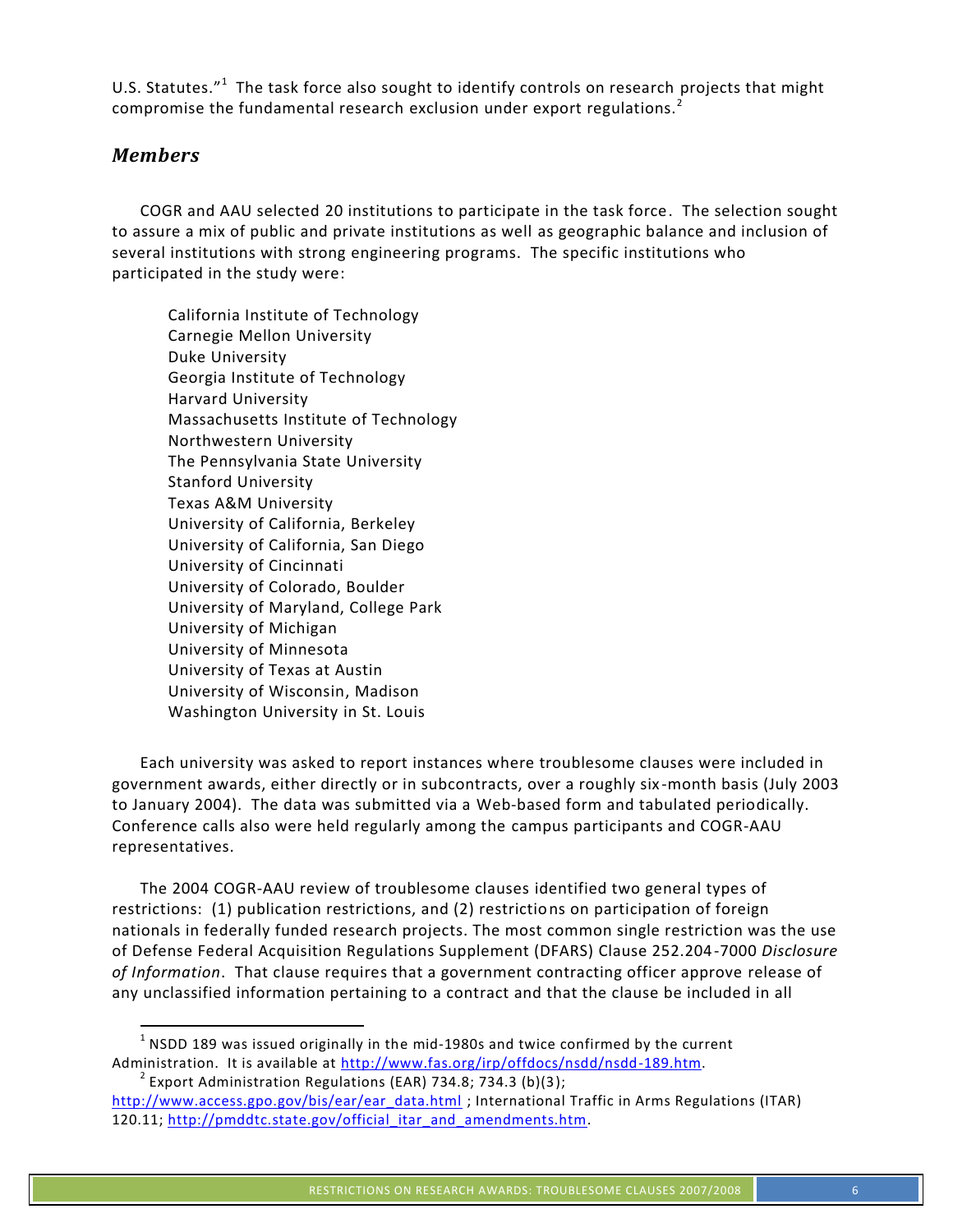subcontracts.<sup>3</sup> Over the course of the 2004 reporting period, 14 of the 20 participating institutions reported 47 instances of receiving the clause, 31 of which involved a subcontract from industry where the clause flowed down to the institutions. In 15 instances, the clause was received directly in a Department of Defense (DOD) contract; in one case it originated from another government agency. Other restrictions reported in the 2004 review included 58 instances of other publication restrictions, 29 instances of restrictions on foreign national participation, and four other access/dissemination restrictions. The table below includes the overall reporting results.

## *Findings from the April 2004 COGR-AAU Report*

| Sponsor          | Total # of     | The 7000           | Other          | Foreign          | Other access or |
|------------------|----------------|--------------------|----------------|------------------|-----------------|
|                  | instances      | clause             | publication    | national         | dissemination   |
|                  | reported       |                    | restrictions   | restrictions     | restrictions    |
| <b>DOD</b>       | 19             | 15                 | 4              |                  |                 |
| DoE              | $\mathbf 0$    |                    |                |                  |                 |
| <b>NASA</b>      | $\mathbf{1}$   |                    | $\mathbf{1}$   |                  |                 |
| Other Govt       | 32             | $\mathbf{1}$       | 15             | 14               | $\overline{2}$  |
| -Security        | 11             | $\mathbf{1}% _{T}$ | 1              | 9                |                 |
| Agencies         |                |                    |                |                  |                 |
| $-NSF$           | $\overline{a}$ |                    |                | $\boldsymbol{2}$ |                 |
| $-DOJ$           | 6              |                    | $\mathfrak{Z}$ | 3                |                 |
| -DHHS            | 6              |                    | 5              |                  | 1               |
| -Fed Reserve     | 1              |                    | $\mathbf{1}$   |                  |                 |
| -HUD             | 1              |                    | 1              |                  |                 |
| $-NRC$           | 1              |                    | 1              |                  |                 |
| -DOT             | 2              |                    | $\overline{a}$ |                  |                 |
| $-FHWA$          | 1              |                    |                |                  | $\it 1$         |
| $-ITC$           | 1              |                    | 1              |                  |                 |
| National         | 4              |                    | $\overline{4}$ |                  |                 |
| Laboratories     |                |                    |                |                  |                 |
| DOD via industry | 77             | 31                 | 31             | 13               | $\overline{2}$  |
| Other sponsors   | 5              |                    | 3              | $\overline{2}$   |                 |
| via industry     |                |                    |                |                  |                 |
| <b>TOTALS</b>    | 138            | 47                 | 58             | 29               | 4               |

#### **TROUBLESOME CLAUSES CLASSIFIED BY SPONSOR**

The 2004 report also presented information on the eventual disposition of these restrictions by the institutions. In nearly all cases, the terms and conditions were negotiated between the institutions and the sponsors. Three institutions rejected awards due to the inability to negotiate the terms of the DFARS 7000 clause, while six rejected awards that contained other terms restricting publication. Four awards were rejected because of foreign national restrictions, and two were rejected because of other restrictions on access to or dissemination of research results. In many instances, alternative terms and conditions were successfully negotiated. However, where the participating institutions were unable to negotiate any

<sup>-&</sup>lt;br>3  $3$  Full text of the clause is available at

http://www.acq.osd.mil/dpap/dars/dfarspgi/current/index.html.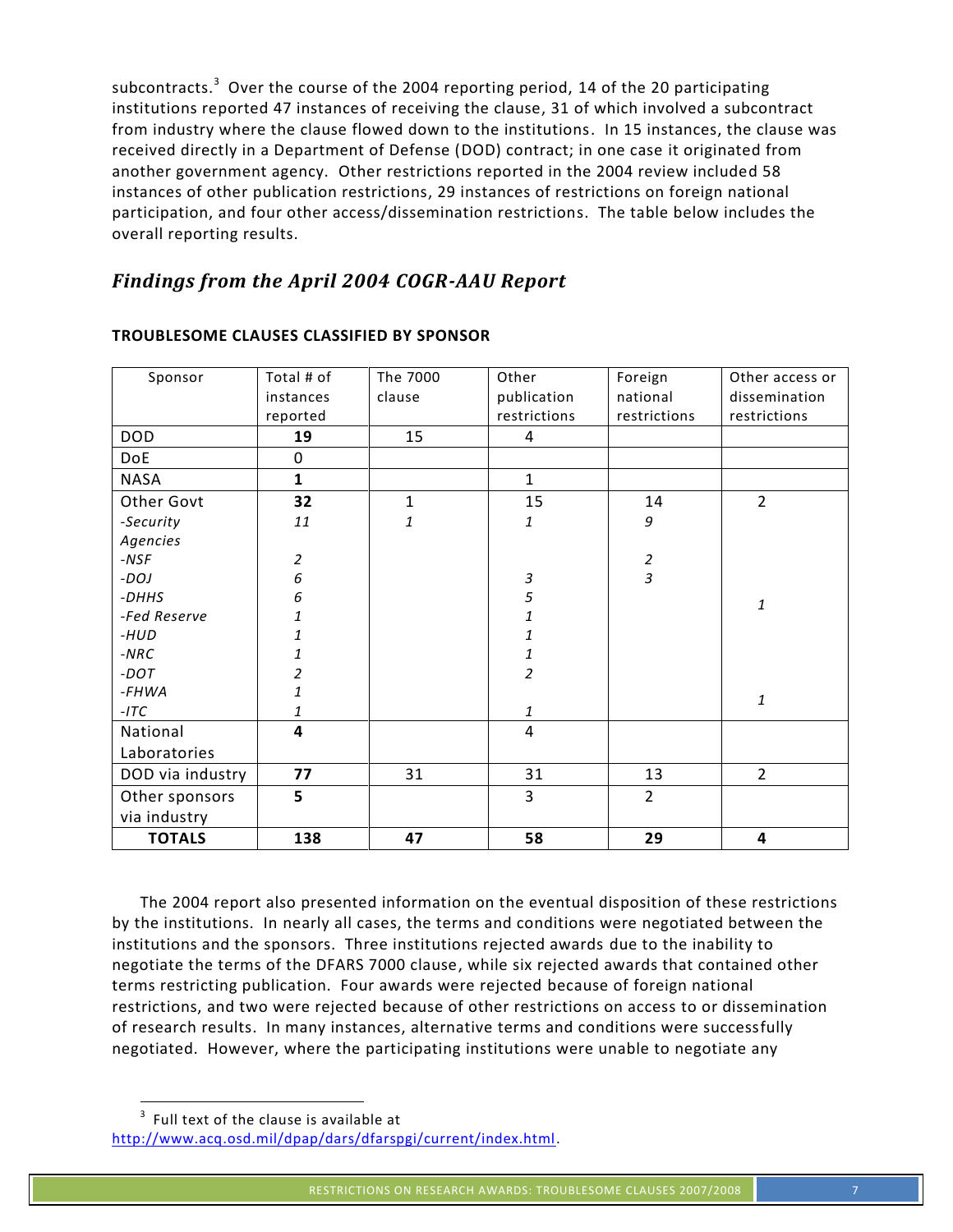changes, they accepted the 7000 clause or other publication restrictions in 29 instances and accepted restrictions on foreign nationals in 10 instances.

In circumstances where the participating institutions accepted the 7000 clause, they indicated that it was done reluctantly and only after long negotiation with the sponsors. In some cases, institutions reported that the decision to accept was based on the nature of the research or that inclusion of the clause was unlikely to harm graduate students or faculty; the programmatic value in performing the research outweighed the risk of rejecting the award.

The report indicated that in 75 percent of these cases, resolution of the issues took more than one month; in 25 percent of the cases, resolution took between three and six months. Three cases took more than six months. The report noted that "failure to reach timely resolution of these troublesome clauses creates hardships, sometimes quite severe. Delays may cause students not to be hired to work on projects and may delay significantly completion of theses and dissertations. Faculty and researchers are often forced to turn their attention and talents toward research projects that do not involve these difficulties. For a sponsoring agency, delays may unduly restrict an agency in its mission to have research performed…."

The report also noted that lengthy negotiations harm the conduct of research of high value to the nation. The federal government and industry increasingly depend on universities to perform fundamental research that sustains the nation's leadership in education and innovation. Unfettered transmission of knowledge is a core value of higher educational institutions. Most have a formal policy against accepting sponsor restrictions on publication or information disclosure; many also preclude discrimination on the basis of nationality in activities conducted on campus. Significant time delays imposed by negotiation of these restrictions, and, in some cases, failure to reach agreement, threaten the ability of universities to pursue research of national importance.

The report made two general recommendations: (1) that agencies adhere to the spirit of NSDD-189 by not imposing publication and/or foreign national restrictions on fundamental research projects undertaken by universities; and (2) that agencies distinguish between the open nature of university research and that done by industry under restricted circumstances, and make clear to industrial prime awardees that restrictions on publications and foreign national participation need not be flowed down to university subawardees where the purpose is fundamental research. The report specifically recommended that DOD revise the DFARS prescription guidance to provide that the 7000 clause not be used in contracts for university research, either directly or as a flow down.

## *Developments After April 2004*

The COGR-AAU *Troublesome Clauses* report was well-received by OSTP officials, who expressed appreciation for the effort to provide data in an area previously characterized almost exclusively by anecdotal information. COGR and AAU representatives held several meetings with officials from OSTP and other federal agencies regarding the report's findings and recommendations. Association staff also gave presentations about the report at a number of higher education association and scientific organization meetings. Despite these meetings and discussions, federal government policies did not change.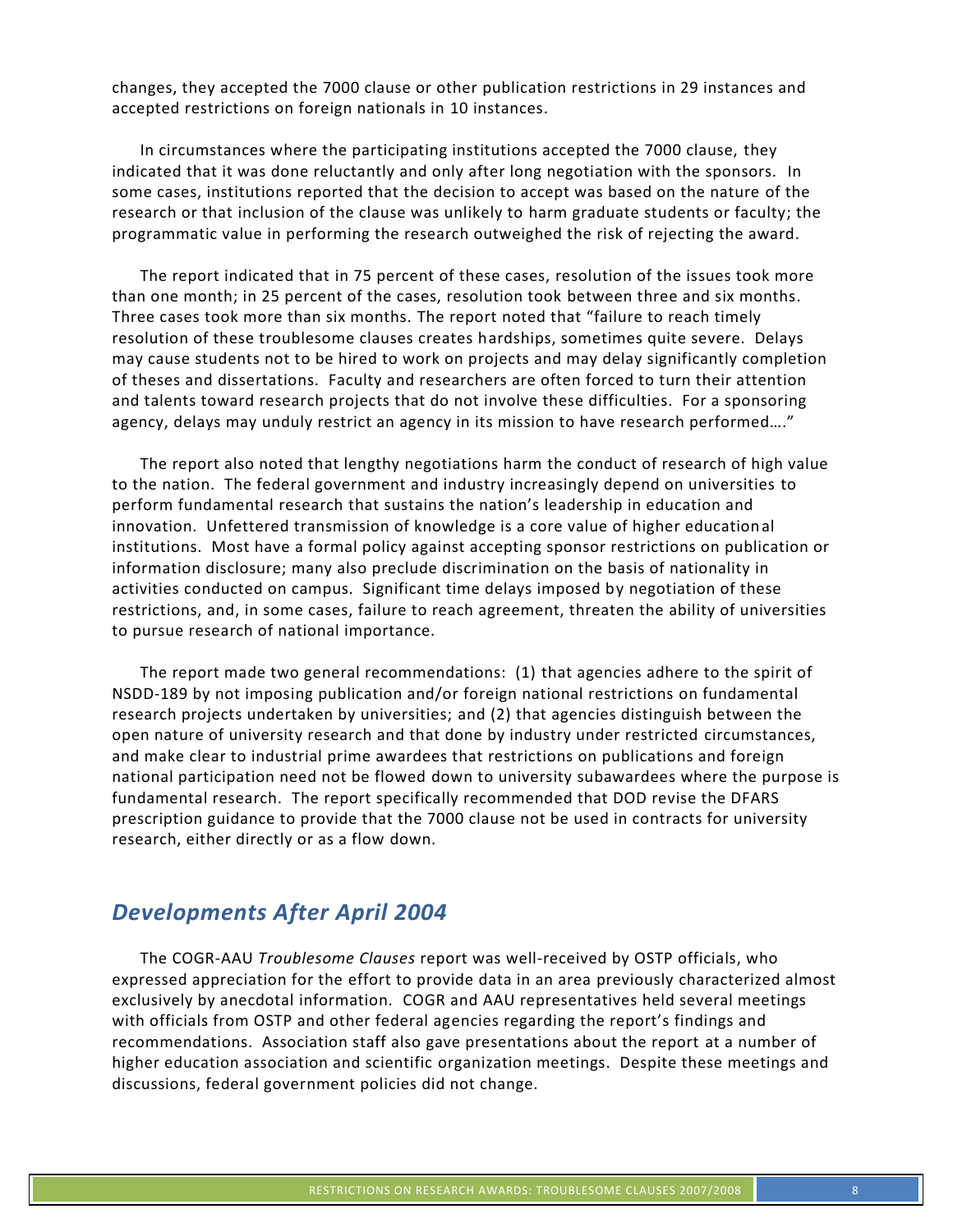Among the scientific organizations with whom the findings were discussed was the National Academies. In the summer and fall of 2002, the National Academies was encouraged by the U.S. House of Representatives Committee on Science and Technology to convene a series of science and security roundtable discussions around the nation to solicit suggestions on how best to balance the requirements of national security and unfettered scientific inquiry in a post-9/11 world. In September 2002, the Committee asked OSTP to identify a federal agency to fund the project. But it was not until 2005 that the National Science Foundation (NSF) and the National Institutes of Health (NIH) requested the National Academies Committee on Science, Technology and Law (STL) to establish an ad hoc committee to examine these issues and agreed to fund it. The Committee on a New Government-University Partnership for Science and Security ("NAS Committee on Science and Security" or "Committee") was created and charged with organizing regional campus-based meetings to bring together university faculty, research administrators, government officials both from research agencies and the security community, and congressional representatives to focus on restrictive clauses in federal contracts and grants. The Committee also would examine the dissemination of scientific information, "sensitive but unclassified" information, and the management of biological agents in academic research.

The Committee included individuals with a wide variety of backgrounds in academe and government. Those with a background in government service included representatives with experience in both research and security agencies, as well as individuals with experience in Congress, the military, and at OSTP. Also among the members was the former chair of the COGR-AAU Troublesome Clause task force.<sup>4</sup>

A kickoff meeting was held by the Committee in Washington, D.C., followed by three regional campus meetings held at the Massachusetts Institute of Technology, Georgia Institute of Technology/Emory University, and Stanford University between January and September 2006. $5$  The Committee heard a wide variety of views, including those of senior representatives from the intelligence/security and the academic research communities. Its report, *Science and Security in a Post 9/11 World*, was issued on October 18, 2007.<sup>6</sup>

The report contained 14 specific recommendations, of which three were directly relevant to the troublesome clause issue:

- **Recommendation #1** called for federal research funding agencies to ensure that grants and contracts for fundamental research awarded to U.S. institutions of higher education follow the principles of NSDD-189. Relevant instructions and guidance should be incorporated in each agency's contracting and granting procedures. It also suggested that the Federal Acquisition Regulation (FAR) clause setting forth NSDD-189 principles be incorporated into all federal research contracts to universities.<sup>7</sup>
- **Recommendation #2** called for federal agencies to make clear that restrictions on publications and foreign nationals placed in prime government awards to industry should not be passed down to university subawardees conducting fundamental

 $^4$  Julie Norris, Director Emeritus, Sponsored Projects Office, MIT. A full listing of the Committee members, along with biographical information, can be found on the STL Web site at:

http://www7.nationalacademies.org/stl/S\_and\_S\_homepage.html.<br><sup>5</sup> Unedited transcripts from these meetings are available at: www.nationalacademies.org/stl. 6 National Academies Press; http://www.nap.edu.

 $^7$  FAR 27.404-4(a), November 7, 2007 (available at  $\frac{\text{http://www.arnet.gov/far/}}{\text{http://www.arnet.gov/far/}}$  ; previously found at FAR 27.404(g)(2).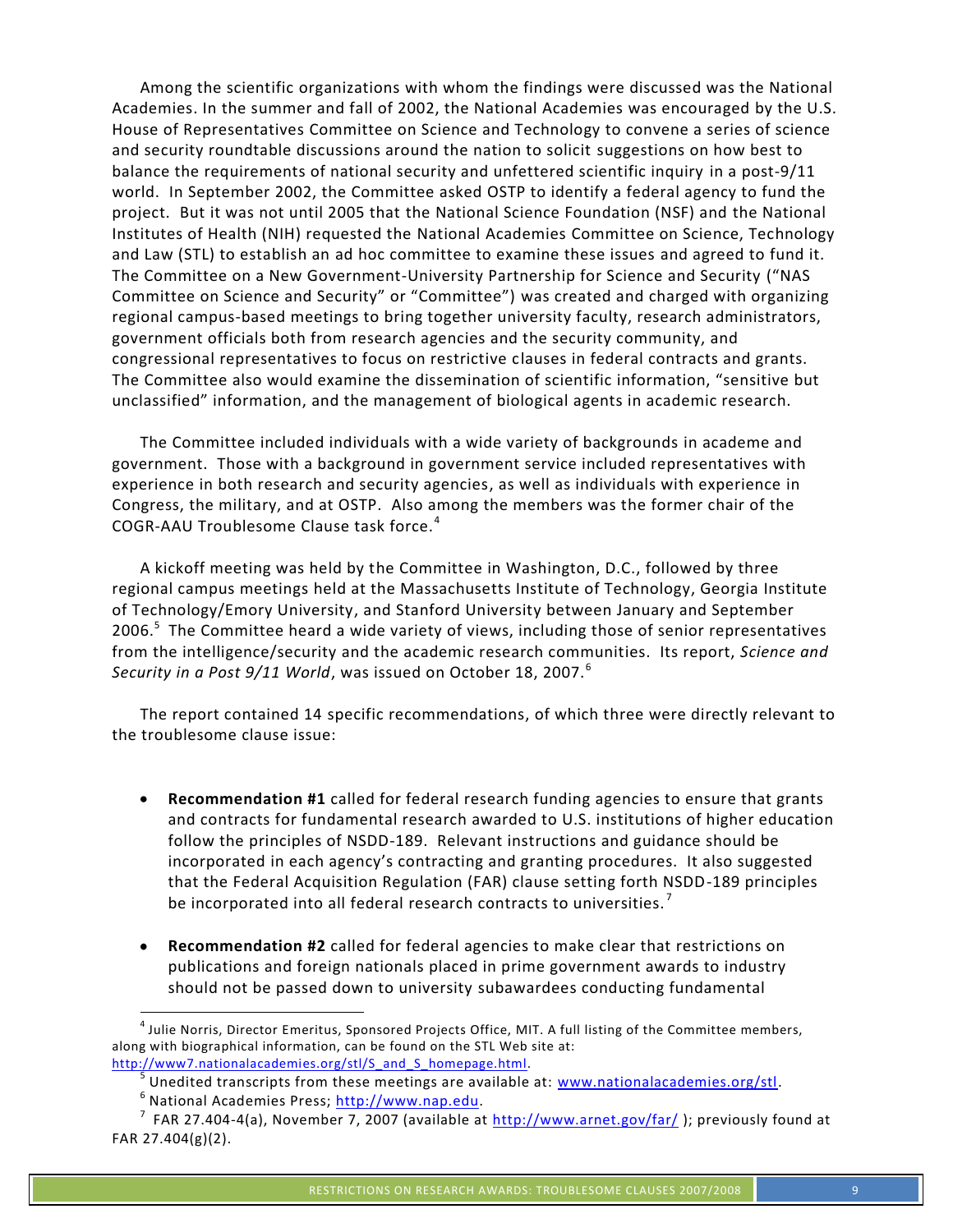research. Where the content of the university subaward is not known in advance, agencies should inform industry prime contractors that agency permission is not needed to remove the restrictive provisions from university subawards. As with Recommendation #1 above, it called for the FAR provision on NSDD-189 to be incorporated into all research contracts to universities.

**Recommendation #3** was addressed to COGR and AAU and stated that: "The data collected in the 2004 (COGR and AAU) report, *Restrictions on Research Grants and Contracts*, should be updated annually. The report should be expanded to include review of other restrictive clauses and should specifically review the use of the "sensitive but unclassified" (SBU) category. The results of this report should be provided to the U.S. Office of Science and Technology Policy and the proposed new Science and Security Commission (Recommendation 12) and released to the broader academic community."<sup>8</sup>

While the National Academies' report was pending, COGR and AAU continued to receive reports from member universities indicating that the situation with troublesome clauses had not improved since the 2004 report. The Federal Demonstration Partnership<sup>9</sup>, a cooperative initiative of 10 federal research funding agencies and about 100 institutional recipients of federal research funds, also was concerned about these issues. Discussions among COGR, AAU, and FDP representatives led to a decision to update the 2003-2004 survey, using the same 20 institutions as the survey base. Added impetus was provided by discussions with members of the NAS Committee on Science and Security, who indicated their desire to see the COGR-AAU data be updated annually with the results reported to senior members of the Administration.

## *The New Survey*

The new survey was conducted under the auspices of the FDP, a forum for exchanging issues, ideas, and solutions among FDP-member institutions and agencies. In collaboration with COGR and AAU, FDP initiated an effort to determine how often FDP-member institutions received government awards with clauses that required lengthy negotiations for acceptance or which were so burdensome that the award terms could not be accepted. Part of the goal was to enable the FDP membership to negotiate and execute contracts more effectively and efficiently. Through this survey and continued collection and evaluation of data, FDP hoped to identify common practices to streamline the contracting process. All FDP institutions were encouraged to report any troublesome clauses.

 $8$  The report findings and recommendations received, and continue to receive, high visibility. The cochairs have presented the recommendations to senior policymakers in both the executive and legislative branches, who reportedly have expressed interest in pursuing at least some of them. In particular, the Department of Defense established a Joint Analysis Team (JAT) to review issues associated with DOD restrictions on publication of academic research, involvement of foreign nationals in university research, "sensitive but unclassified" information, and export controls. The June 26, 2008 DOD memorandum discussed in the Recommendations is a direct outcome of the JAT review.<br><sup>9</sup> http://thefdp.org/.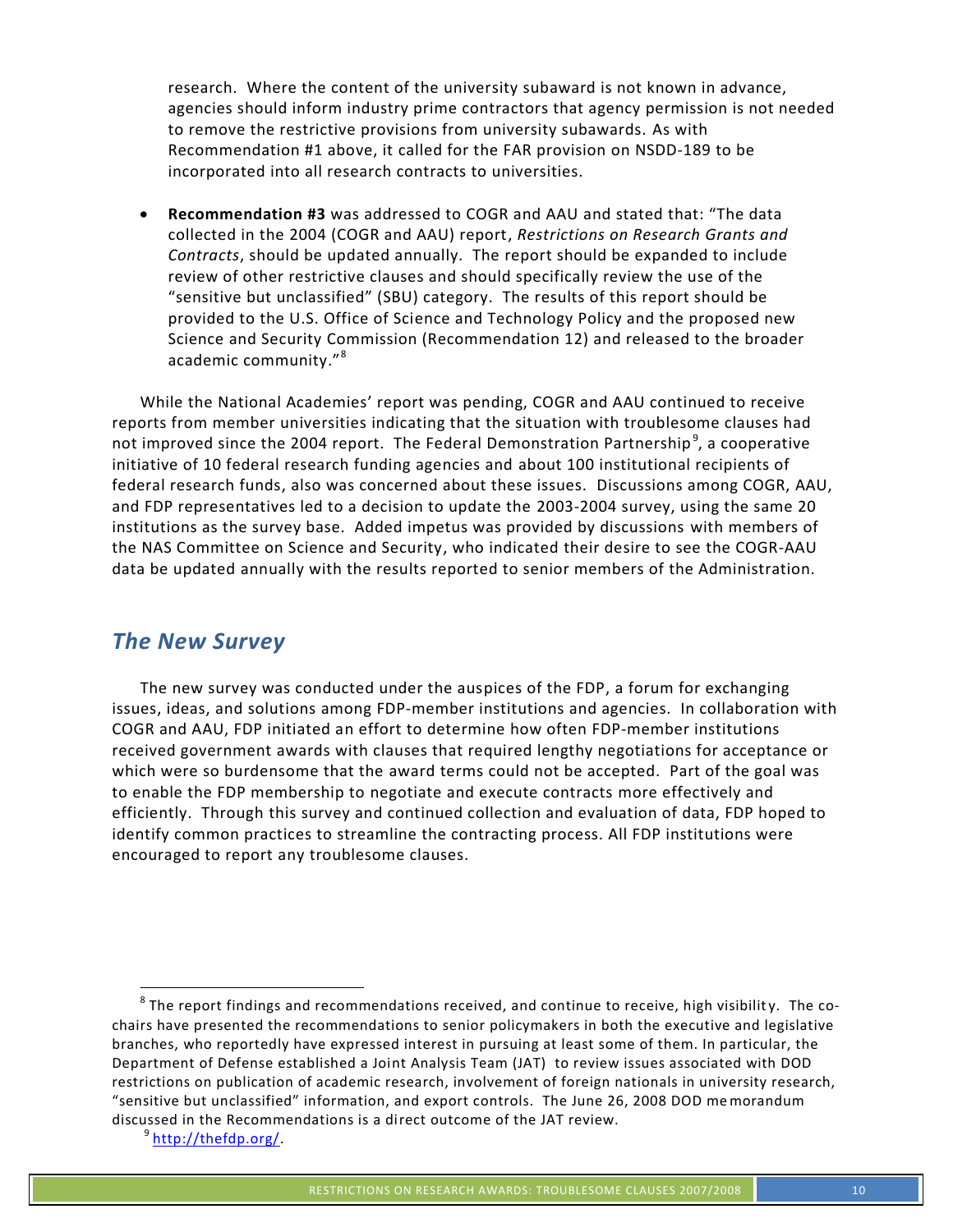## *Subject Matter*

The COGR-AAU survey analysis focused only on the 20 task force institutions that had participated in the earlier survey. The reporting period was July 2007 to January 2008, with some flexibility to accommodate late submissions, as was the case in the first survey. Representatives from COGR, AAU, FDP, and participating task force institutions conferred regularly by conference call during the data collection process.

Each participating institution documented particularly problematic terms in requests for proposals and awards from the following sources:

- Federal grants, contracts, or cooperative agreements;
- Industry federal flow-through funding provided through subcontracts;
- Flow-through contracts/subcontracts from universities and other nonprofit organizations; and
- Federal national laboratory contracts/subcontracts.

The survey aimed to capture all federal and federal flow through requests for proposals and awards (including research and development and training) that an institution received or was actively negotiating during the demonstration period that contained the following terms or conditions:

- Approval rights to publish;
- Federal ownership of data/other intellectual property which would effectively prohibit publishing;
- Limitations on the involvement of foreign nationals;
- Export control restrictions; and
- Any other controls which might compromise the fundamental research exclusion under current export control regulations.

## *Methodology*

In designing and overseeing the new survey, care was taken to ensure consistency with the previous survey by limiting the subject matter to the same criteria—clauses which had science and security implications—and by gaining the participation of all 20 original task force institutions. The principal logistical difference from the previous survey was the involvement of FDP. The group invited all of its 100-some member institutions to participate, hosted the Web site for collection of the clauses, and oversaw the day-to-day collection of data. FDP also granted access to the three non-FDP institutions that participated in the previous survey for consistency's sake.<sup>10</sup>

Each participating institution assigned an administrator, who was responsible for granting access to the Web-based system for any user within the institution. All universities participating in the demonstration monitored their federal awards that contained relevant issues over the six-month period and recorded the data in the project system using FDP's Web

<sup>&</sup>lt;sup>10</sup> In both the previous and new surveys all survey institutions were COGR members. Most, but not all, were members of AAU. In the new survey, all but three institutions were members of FDP and they were granted the same access to the system as the member institutions.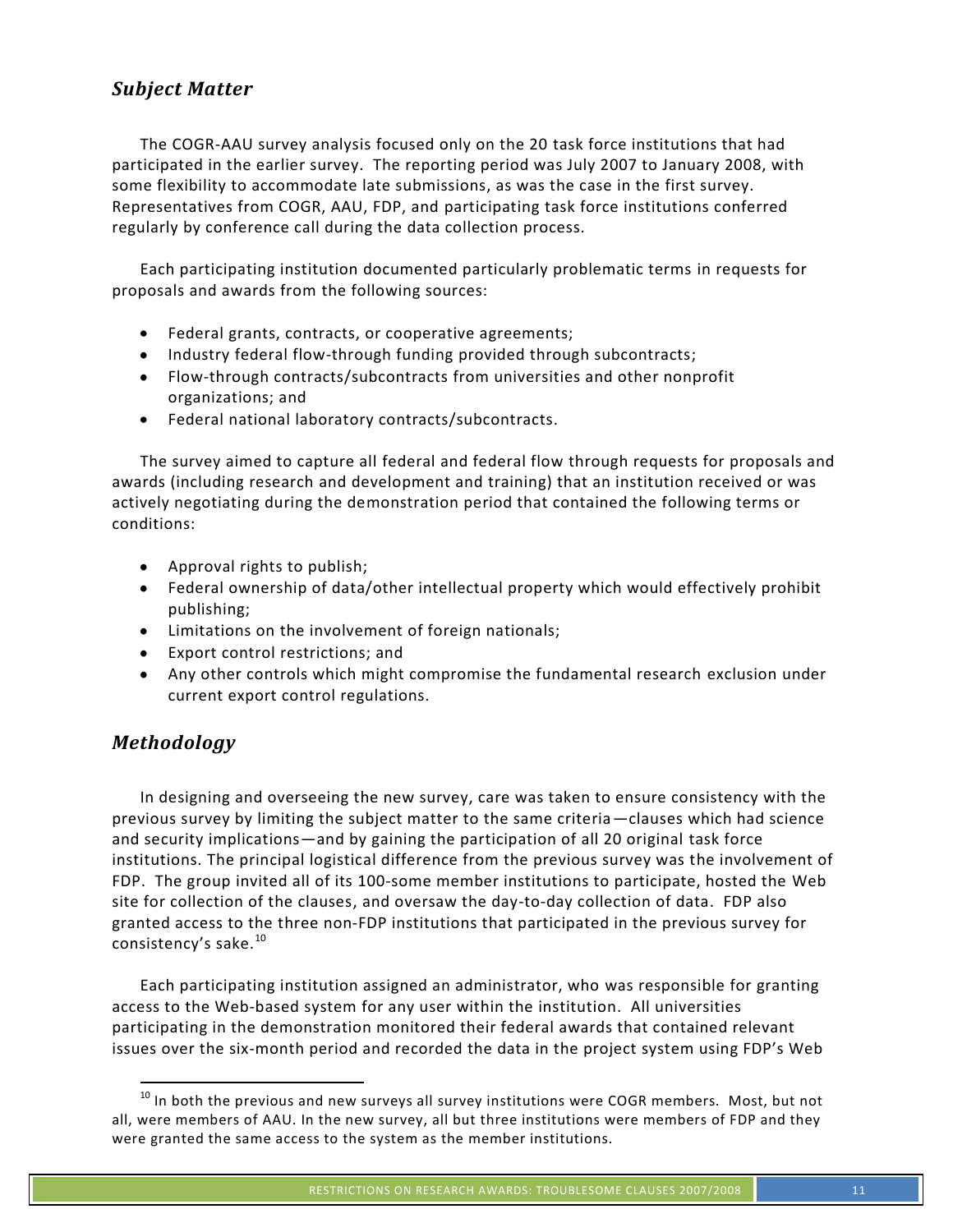form.  $11$  Participants were asked to update each file once negotiations on the award were completed, in order to record the outcome. All FDP- member institutions were allowed access to the system, including not just universities but also other research institutions and federal agencies All entries made into the system during this demonstration were viewable on an anonymous basis by personnel granted access by the member institution.

The initial data capture covered all proposals and awards participants received and/or that were negotiated during the period beginning July 1, 2007 and ending December 31, 2007. For that reason, an award received December 31, 2007 was included in the data set, as were proposals submitted but not yet awarded during this period.

The raw data was analyzed for relevancy to science and security issues, and tabulated. The full raw data results appear in Appendix IA.

A wide variety of clauses were reported. Many of them involved complex terms and conditions with nuances that were difficult to capture in the analysis. For example, in two cases, universities reported receiving agreements that required the use of software controlled under International Traffic in Arms Regulations (ITAR). Since there were no outright restrictions in the award terms and conditions, these cases were not included in the report. However, the results were little different. The ITAR restrictions required that each institution develop a technology control plan for its project that ultimately restricted access; in one case, the institution had to develop special computing facilities.

Analysis of the data focused on understanding the issues facing institutional participants and ensuring that the labels assigned to the wide variety of terms and conditions from various government sponsors were as consistent as possible. Many of these clauses, because of their complexity, could be reported in several different ways. Project managers decided to categorize the issues consistent with the previous COGR-AAU survey.

In some cases, multiple issues were split out and an additional entry was created, or relabeled for consistency. For example, universities often identified a clause as a foreign-national restriction rather than as an export control issue. Foreign national restrictions were limited to those circumstances where a sponsor imposed outright restrictions on the use of foreign nationals.<sup>12</sup>

Universities also showed a wide variety of interpretations of similar contract clauses. For instance, clauses that included export-controlled information and/or SBU information were identified by some as a proprietary information issue, while others saw the clause as an issue of foreign national control or publication control. Other universities did not readily identify which issue was of concern and instead classified the entry into the other category. This disparity illustrates how difficult it can be for universities to interpret these terms and how differently they may view similar language.

The fact that universities make different interpretations of award language- and therefore vary in their willingness to accept certain clauses - may be caused, in part, by a misunderstanding of the language in a specific restriction. But it also may be caused by specific

<sup>&</sup>lt;sup>11</sup> See sample form attached as Appendix III.<br><sup>12</sup> In another example, all DFARS 352.227-9000 entries were considered to be both export-controlled and a foreign-national restriction. The final summary of results of the data analysis and tabulation appears in Appendix I.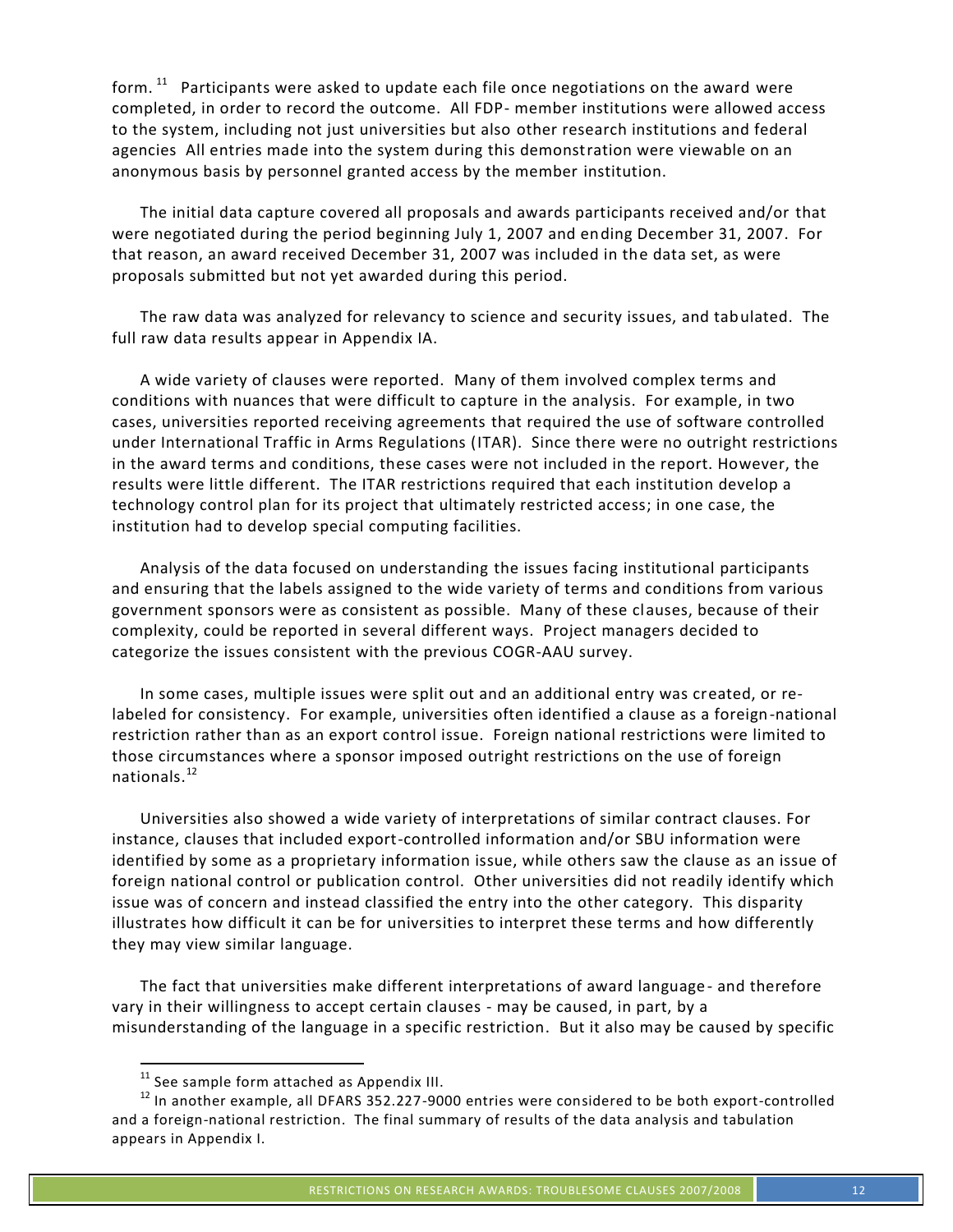campus or state policies. For example, many universities (such as the University of California system) have non-discrimination policies that prohibit discrimination in campus activities based on citizenship. Prohibiting foreign nationals from participating in research activities conducted on campus is interpreted as violating these policies. Such restrictions also may violate state law. Other universities, however, accept certain levels of foreign national restrictions without policy or state law implications.

Universities' varying interpretations of clauses also can be attributed to clauses that contain multiple, subtle restrictions. One university received an award from the General Services Administration (GSA) that contained a "sensitive but unclassified" condition, which required project personnel to provide fingerprints, personal information, and identification documents for background checks. The university also had to establish procedures for safeguarding information and both the institution and its personnel had to sign an agreement to abide by these requirements. In this case, the restrictions appeared directly in the GSA Schedule Contract under which the award was made.

## *Compare and Contrast: Past and Present Results*

The new survey used the analytic framework of the first COGR-AAU report in order to gauge whether there had been any significant changes in federal government practices regarding troublesome clauses since the first report was issued. However, the data and information in the submissions were rich and nuanced, so there may be other ways to compile and present this data. AAU and COGR will consider developing additional reports based on this or future data and will investigate with FDP the feasibility of collecting this data on an ongoing basis.

Table I presents the results of the 2007 survey in a format similar to the previous survey. The participating institutions reported what appears to be a significant overall increase in instances where restrictive clauses were included in federal award terms and conditions (18 0 v. 138). However, the numbers reported for publication restrictions and restrictions on foreign national participation are quite similar to the previous survey. A total of 91 publication restrictions were reported, 44 of which involved the DFARS 7000 clause, compared to 105 and 47 respectively in the first survey. The vast majority of those instances appear in flow downs to universities from prime DOD industry contractors. Restrictions on foreign national participation were reported in 26 instances, compared to 29 in the previous survey. This survey also included for the first time the appearance of clauses which specifically imposed " sensitive but unclassified" requirements, which was of particular interest to the NAS Committee on Science and Security.

Disposition of these restrictive award terms by the institutions is also of interest (Tables II— VII). Awards with these terms were rejected in 15 instances in the previous survey, when acceptable alternative language could not be negotiated. The comparable figure in this survey is 16. $^{13}$  In most situations where universities accepted some level of restrictive terms, they did so with hesitance after protracted negotiations, and with sign-off by involved parties to assure compliance (often including implementation of a technology control plan). In some cases, a university accepted a restriction on a short term basis to complete an initial phase of the

 $13$  We did not include a detailed analysis of time delays to resolution in the recent survey. The specific numbers as well as the negative effects were discussed in detail in the previous report. However, see footnote 15.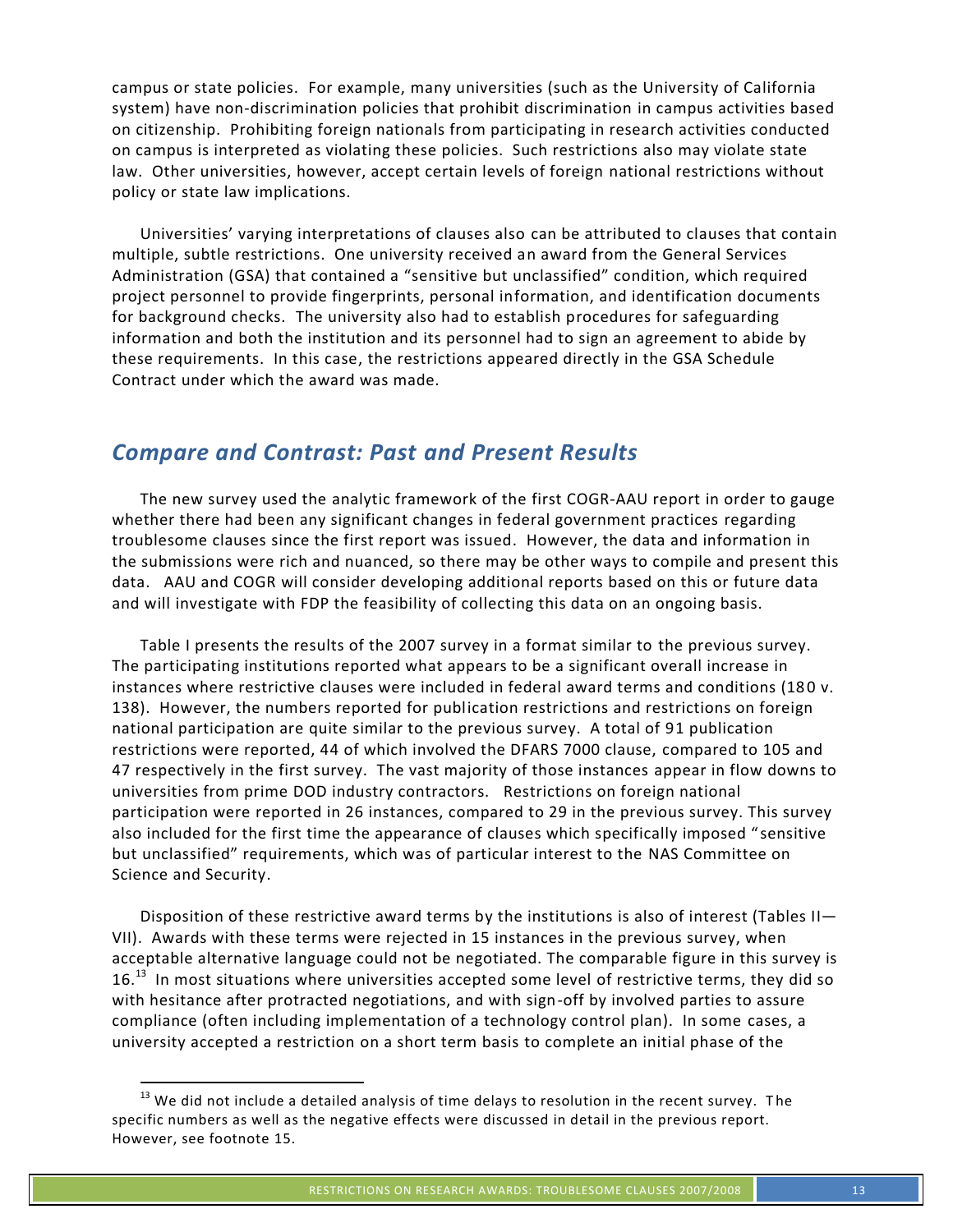project, but the scientists declined to be involved on the project on a long-term basis if the restrictions were included. In several unfortunate cases, graduate students were precluded from participating on the projects.

The increase in the total number of troublesome clauses is attributable to the marked increase in clauses that specifically mention export controls (26) or other access/ dissemination restrictions (37). More than half of the participants reported receiving such clauses, compared to the previous survey where reports of such restrictions were negligible. The increase may reflect a more refined reporting mechanism as well as participants' greater experience in handling restrictive clauses since the last survey. But the task force representatives also agreed that companies are including more explicit terms and conditions in their subcontracts to universities and that government contracting officials are more frequently including restrictive terms in their awards to industry and universities. The latter trend may be caused, in part, by federal officials simply becoming more cautious about ensuring compliance with federal export regulations. But it also may be the result of the constant turnover in the government contracting workforce. Not only do contracting officers have widely varying knowledge and understanding of the applicability of these requirements, but they may impose restrictions for protective reasons, regardless of their appropriateness. These practices have had a significant impact on universities.<sup>14</sup>

In one case, for example, a university received a flow through from an information company doing work for the Defense Advanced Research Projects Agency (DARPA). The university had negotiated acceptable terms and been performing work under the subcontract for a full year when the company sent a notice that said DARPA wanted all publications to include a statement to the effect that "this publication may contain export- controlled information." Both the university and another university subcontractor under the same prime contract are protesting the requirement—which was not included in either subcontract—because the university portion of the research is fundamental. The two universities have asked DARPA to amend the prime contract to include a statement that the university portions of the research are fundamental and, therefore, excluded from export controls. The issue is still pending.

#### *Export Controls*

As noted, the new survey showed a marked increase in the number of award terms that mention export controls. The example of an export control clause below shows how the generality of the provisions can cause difficulty for both companies and universities in knowing how the provisions apply and the specific implications of the terms.

**A.** Subcontractor agrees to comply with all U.S. export control laws and regulations, specifically including but not limited to, the requirements of the Arms Export Control Act, 22 U.S.C. 2751-2794, including the International Traffic in Arms Regulation (ITAR), 22 C.F.R. 120 et seq.; and the Export Administration Act, 50 U.S.C. app. 2401-2420, including the Export Administration Regulations, 15 C.F.R. 730-774; including the requirement for obtaining any export license or agreement, if applicable. Without

 $14$  Where the situation is not successfully resolved (16 instances in the new survey), the effect continues to be a significant waste of resources on the part of both the government agencies and institutions and a loss to the government in using the unique expertise of a university – both the Principal Investigator and the students.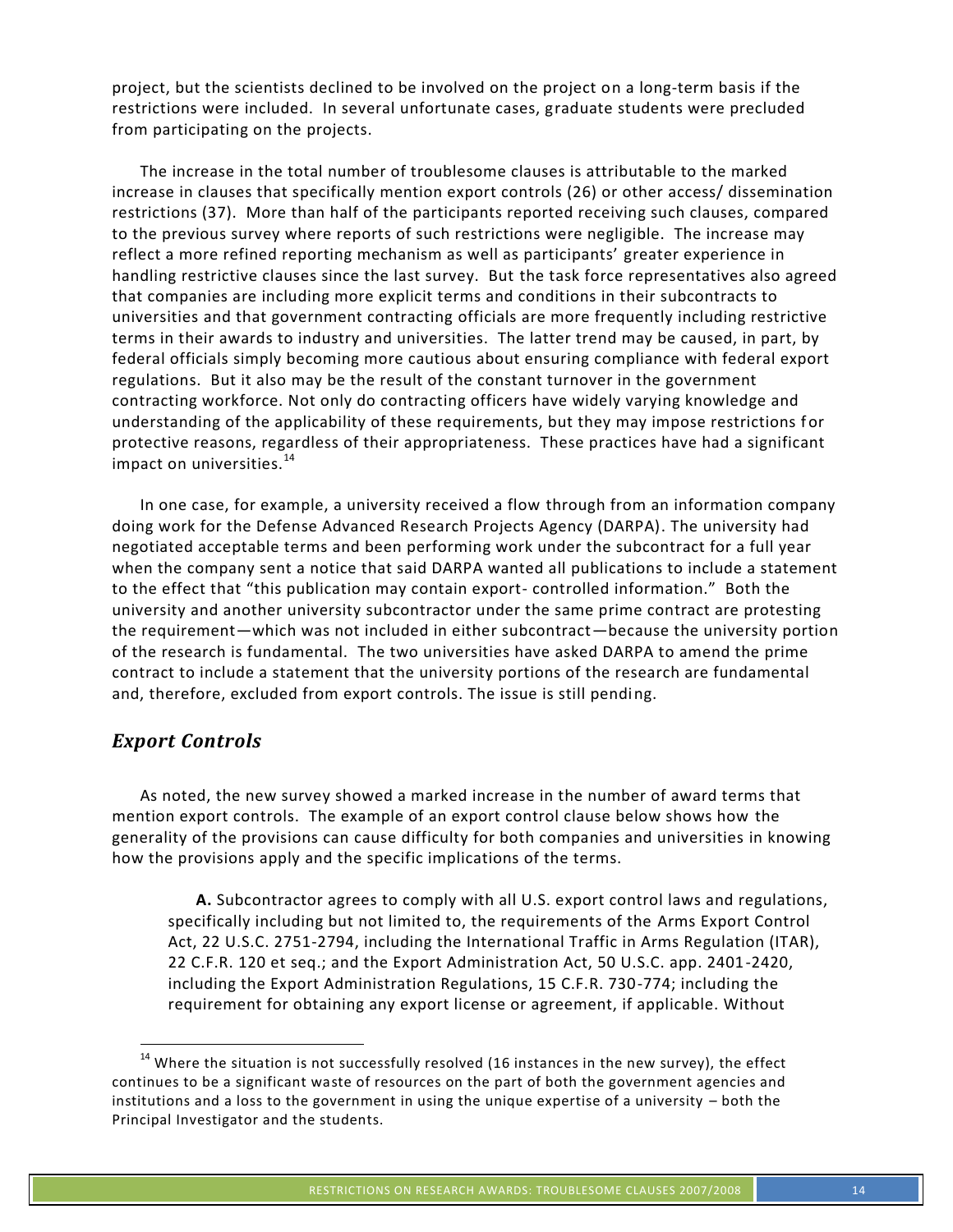limiting the foregoing, Subcontractor agrees that it will not transfer any export controlled item, data, or services, to include transfer to foreign persons employed by or associated with, or under contract to Subcontractor or Subcontractor's lower-tier subcontractors, without the authority of an export license, agreement, or applicable exemption or exception.

#### **B.** Subcontractor agrees to notify [Prime] if any deliverable under this Subcontract is restricted by export control laws or regulations.

Although this clause could be interpreted as merely a reminder that all domestic entities are subject to export control laws, it does not highlight the fact that the research was fundamental and, therefore, there would not be a "controlled item." Further, the clause places sole responsibility on the university to identify if a deliverable is considered restricted at the inception of the project or could subsequently become controlled (highly unlikely in the case of fundamental research.) The effect is to create an environment of uncertainty which fosters difficult and protracted negotiations.<sup>15</sup> In instances where universities reported that negotiated language carried some restrictions, they often reported having developed technology control plans for the project. This finding was not reported in the previous report.

## *Restrictive Grants*

Another principal difference between the 2003-2004 and the 2007 surveys is the expansion of the use of restrictive clauses to other types of awards and agreements. The use of restrictive terms has spread beyond procurement situations into federal assistance activities. The earlier survey found restrictive clauses only in direct contracts from federal sponsors and subcontracts under industry prime contracts. In the new survey, institutions reported restrictive clauses in seven cooperative agreements and in 13 other awards, eight of which were grants.

The previous report expressed particular concern about publication restrictions, which were the clear majority of cases reported. The report noted that such restrictions threaten the ability of universities to pursue research in the national interest. These concerns fully apply to the restrictions reported in the new survey. But they are heightened by the proliferation of these restrictions to other funding mechanisms, including grants and cooperative agreements.

Grants (and cooperative agreements) are by statute used to support activities initiated by recipients that serve a public purpose rather than acquiring property or services for the direct benefit or use of the United States Government.<sup>16</sup> The inclusion of requirements for agency review of grant-supported research findings or grant-related information is, therefore, a particularly questionable practice.

Some of the terms that restrict the ability of universities to disseminate information take the form of approval requirements similar to the DFARS 7000 clause. However, other restrictions allow the government to review and object to content in a publication, without

<sup>&</sup>lt;sup>15</sup> The average reported elapsed time until the terms were successfully negotiated or accepted was 67 days*.* <sup>16</sup> 31 USC 6304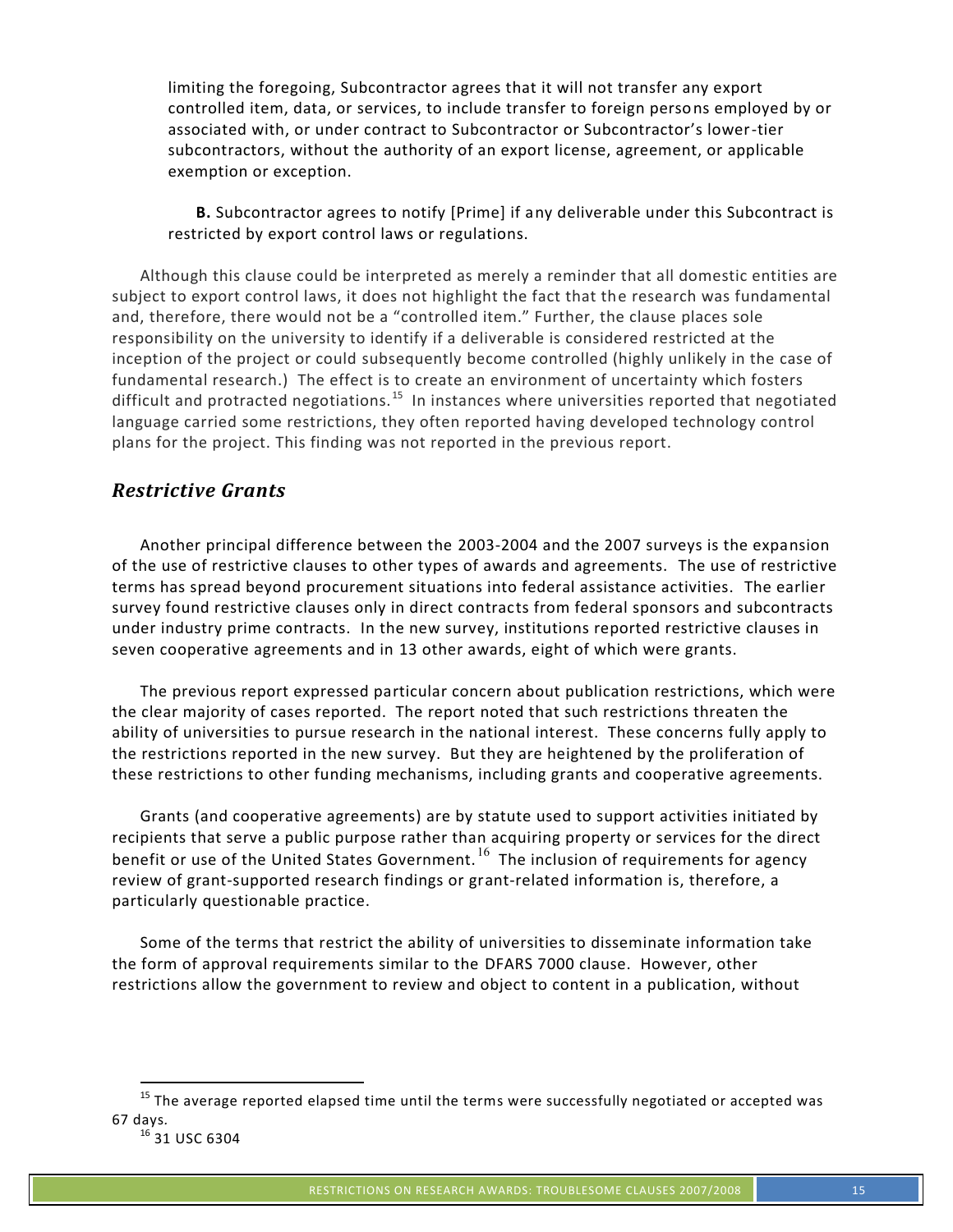prohibiting publication outright.<sup>17</sup> In other cases, the government may require universities to label information as confidential, proprietary or sensitive. Examples follow:

#### **7353 DISCLOSURE OF INFORMATION (NOV 2007)**

The Recipient and the Government agree to confer and consult with each other prior to publication or other disclosure of the results of work under this contract to ensure that no classified or proprietary information is released. Prior to submitting a manuscript for publication or before any other public disclosure, the Recipient will offer the government ample opportunity (not to exceed 60 days) to review proposed publication or disclosure, and to submit objections, and to file application letters for patents in a timely manner. The Recipient will include a similar requirement in each subcontract awarded under this grant.

#### **Export Control/SBU**

The parties understand that information and materials provided pursuant to or resulting from this Award may be export controlled, sensitive but unclassified, for official use only, or otherwise protected by law, executive order or regulation. The Recipient and sub-recipients of this Award shall use their own security procedures and protections to protect information developed, generated or distributed under this award, including but not limited to, a DHS-approved Non-Disclosure Agreement. A copy of the security procedures and proposed Non-Disclosure Agreement shall be submitted to DHS for DHS's review and approval within 2 weeks of this Award. The Recipient and sub-recipients shall ensure that sensitive information be protected in such a manner that it is safeguarded from public disclosure in accordance with applicable state or Federal laws and recipients and sub-recipients DHS-approved security procedures. Transmission of information developed, generated or received by this Award designated as SBU or FOUO shall be transported via secure security methods.

One institution received a grant from the Department of State (DOS) with a confidentiality of information clause, which required that DOS review any confidential information before it could be disclosed by the grantee. The clause follows:

#### **Confidentiality of Information**

(a) Confidential information, as used in this Provision, means: 1) information or data of a personal nature about an individual or 2) information or data submitted by or pertaining to an institution or organization.

(b) In addition to the types of confidential information described in  $(a)(1)$  and  $(2)$ above, information which might require special consideration with regard to the timing of its disclosure may derive from studies or research, during which public disclosure of preliminary invalidated findings could create erroneous conclusions which might threaten public health or safety if acted upon.

 $17$  Many universities are concerned about clauses that give the government rights to object without outright approval because they may feel compelled to comply with objections to avoid jeo pardizing future funding.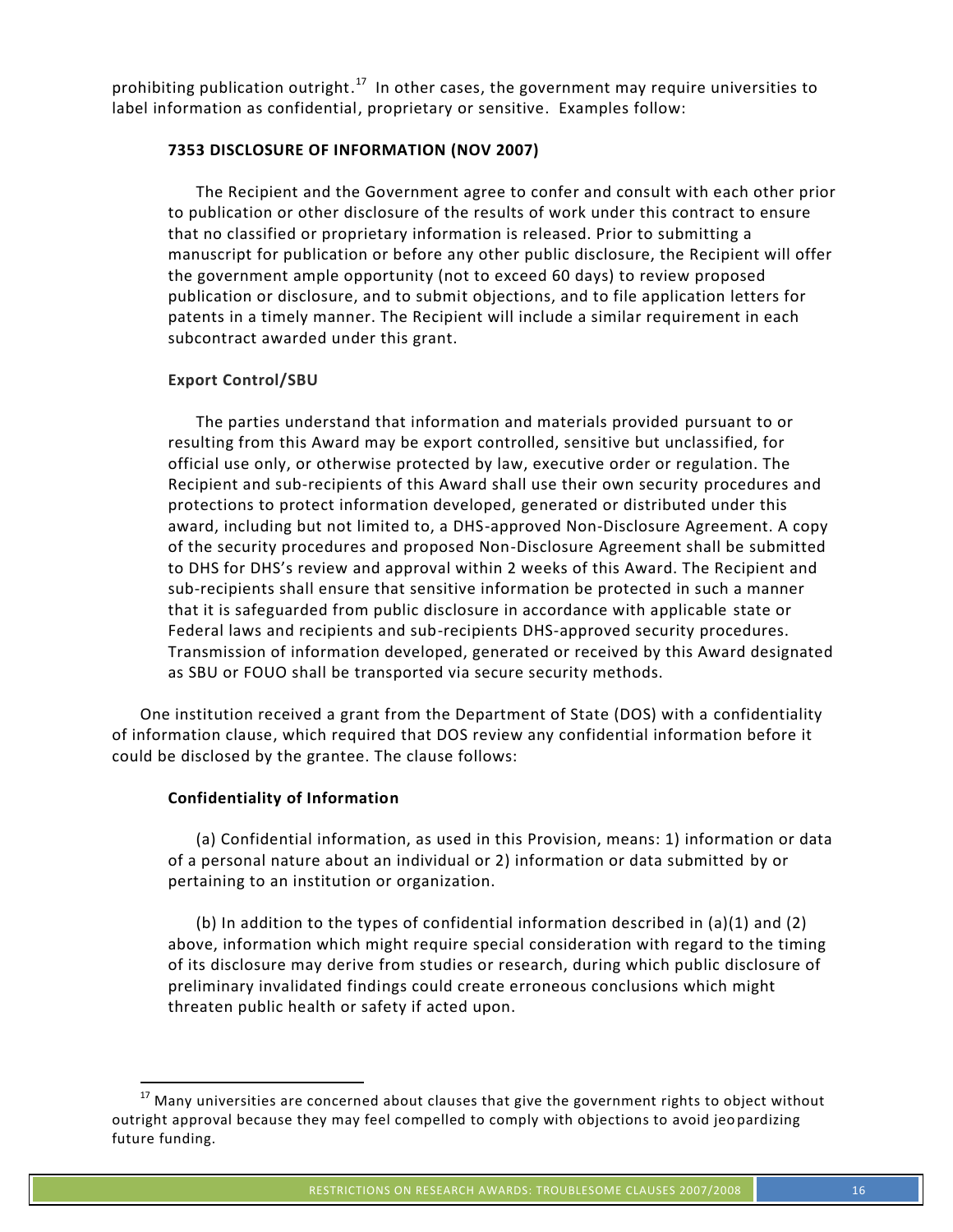(c) The Grants Officer and the Recipient may, by mutual consent, identify elsewhere in this award specific information and/or categories of information which the Government will furnish to the Recipient or that the Recipient is expected to generate which is confidential. Similarly, the Grants Officer and the Recipient may, by mutual consent, identify such confidential information from time to time during the performance of the agreement…

(e) Confidential information, as defined in (a)(1) and (2) above, shall not be disclosed without the prior written consent of the individual, institution or organization (DOS).

(f) Written advance notice of at least 45 days will be provided to the Grants Officer of the Recipient's intent to release findings of studies or research, which have the possibility of adverse effects on the public or the Federal agency, as described in (b) above. If the Grants Officer does not pose any objections in writing within the 45-day period, the recipient may proceed with disclosure.

(g) Whenever the Recipient is uncertain with regard to the proper handling of material under the Cooperative Agreement, or if the material in question is subject to the Privacy Act or is confidential information subject to this Provision, the Recipient shall obtain a written determination from the Grants Officer prior to any release, disclosure, dissemination, or publication.

(h) Paragraph (e) of this Provision shall not apply when the information is subject to conflicting or overlapping provisions in other Federal, State, or local laws.

In the above clause, the definition of "confidential" is overly broad and difficult to interpret. Furthermore, the clause gives the appearance that DOS could unilaterally determine that information is confidential, including research findings and conclusions. It is worth noting that this clause is virtually identical to the U.S. Department of Health and Human Services grant language found to be unconstitutional by the Federal District Court in the Board of Trustees of the Leland Stanford Junior University v. Sullivan, 773 F.Supp. 472 (DDC 1991). In the case of the DOS grant, the university ultimately was able to negotiate a change.

In another example, two institutions reported a clause in the program announcement for the Department of Defense (DOD) *National Security Science and Engineering Faculty Fellowship Competition*, which requires personnel participating in the project to obtain a DOD secret security clearance. Although labeled a fellowship program, the award takes the form of a grant to the institution. Because the program requires awardees to acquire a security clearance, it is nearly impossible for foreign nationals to participate. In both cases, the universities determined that such a restriction would qualify as a "national security control" and therefore could make the research work ineligible to be considered fundamental research under the export control regulations.<sup>18</sup> The clause follows:

Although the intent for the basic research is to be unclassified, each Fellow must be able to obtain and maintain a Department of Defense security clearance…Fellows must be granted and maintain a final Secret clearance to receive program funding.

 $18$  There were reports by two institutions of approximately 20 submissions (ten each) for this BAA. Therefore, this was counted as two instances of classified references.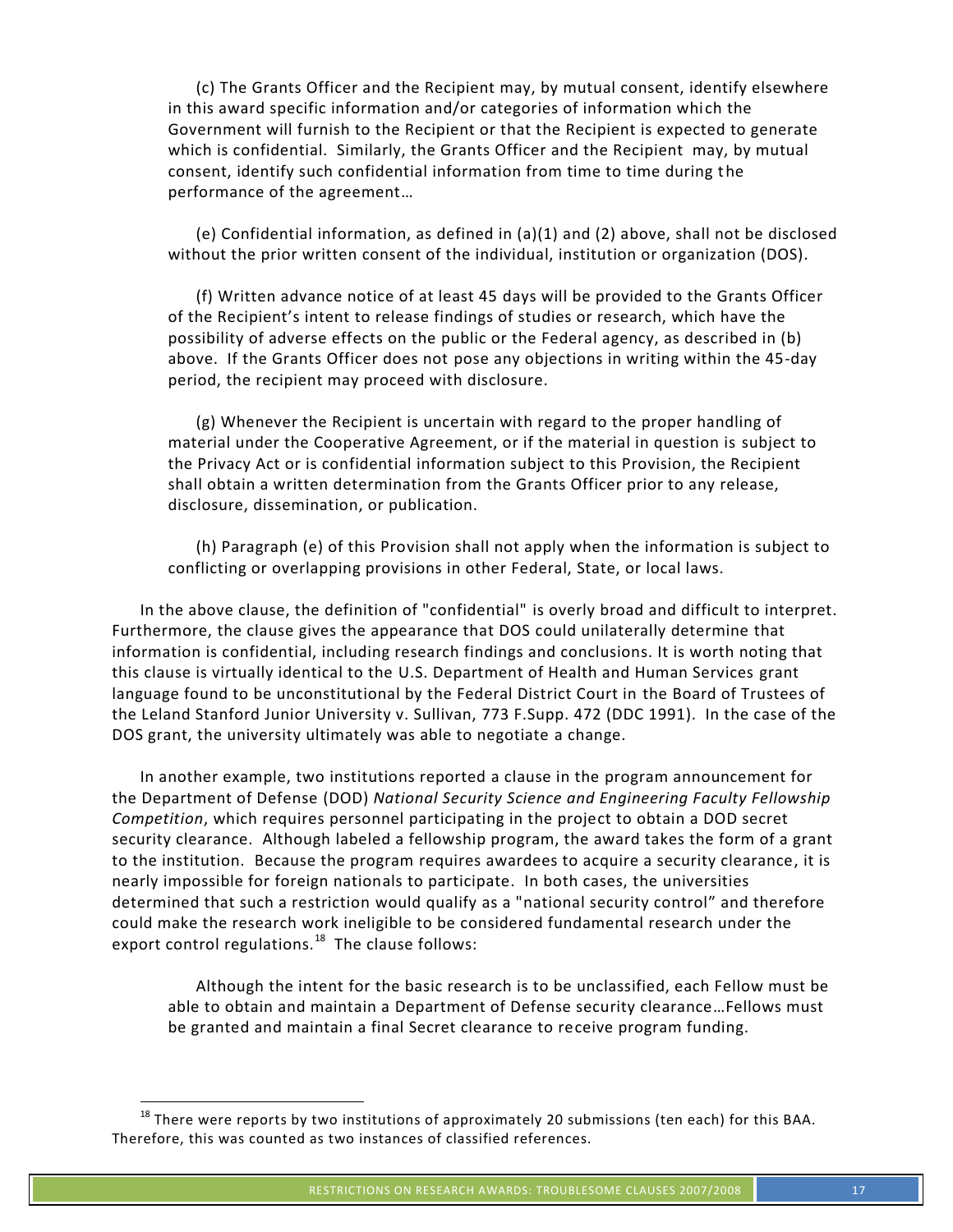## *Intellectual Property Restrictions*

More recently, agencies have begun including intellectual property restrictions in their awards to universities.<sup>19</sup> Such restrictions not only harm universities' basic mission of ensuring the open exchange of ideas and public access to research results, but they prevent universities from claiming the fundamental research exclusion from export controls. If a university is unable to reserve rights to the products of its research, its ability to publish results may be limited. This, in turn, may prevent the institution from using the fundamental research exclusion from export controls. As a result, intellectual property restrictions may require institutions to secure export licenses from the State Department or the Commerce Department

Several universities have found funding agencies unwilling to follow the standard FAR prescription for the use of the Alternate IV to FAR 52.227-14 when engaging with universities. Without Alt. IV, universities cannot automatically claim copyright and must obtain permission from the contracting officer to disseminate the work product. In one case, NASA expected the university to assign ownership of software to NASA, where software was the main deliverable under the contract. In such a circumstance, a university that publishes a paper in a journal may not be able to claim the fundamental research exclusion since results can only be considered "normally publishable" if the software also is released. Without the copyright, the university would be unable to do so.

There also were instances where the sponsor used the FAR/DFARS Special Works clause, or the prime contractor included "Work-Made-For-Hire" language in the subcontract, both of which have the effect of assigning ownership of university-created intellectual property to the sponsor or prime contractor. The following are examples:

#### **52.227-17 Rights in Data—Special Works (also DFARS 252.227-7020)**

(a) Definitions. As used in this clause—

"Data" means recorded information, regardless of form or the media on which it may be recorded. The term includes technical data and computer software. The term does not include information incidental to contract administration, such as financial, administrative, cost or pricing, or management information...

(b) Allocation of Rights.

(1) The Government shall have—

(i) Unlimited rights in all data delivered under this contract, and in all data first produced in the performance of this contract, except as provided in paragraph (c) of this clause.

(ii) The right to limit assertion of copyright in data first produced in the performance of this contract, and to obtain assignment of copyright in that data, in accordance with

<sup>&</sup>lt;sup>19</sup> These were not specifically reported in the previous survey but presumably may have been included under "Other access or dissemination restrictions." Four such "Other" restrictions were reported last time; in the new survey we found 38.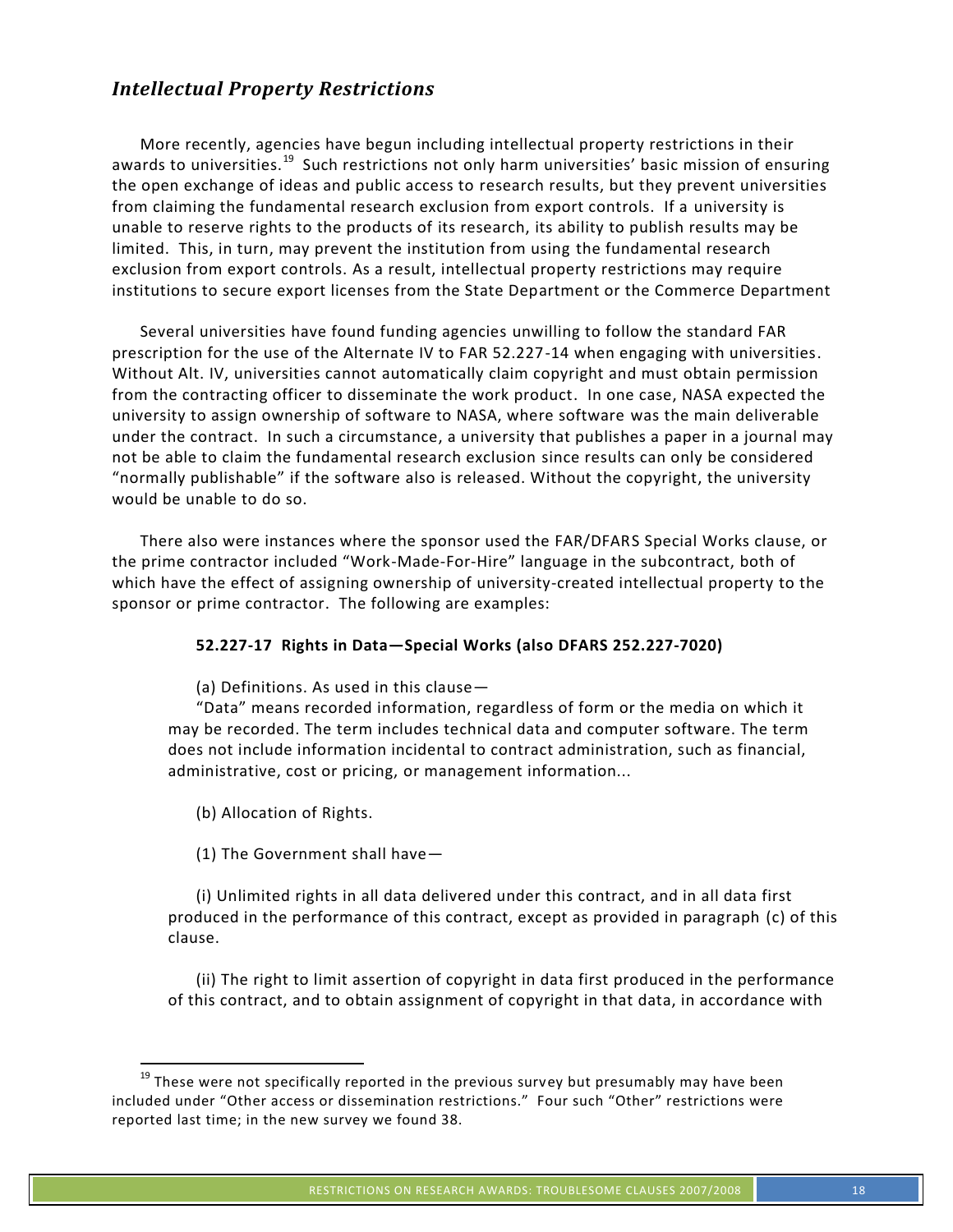paragraph (c)(1) of this clause.

(iii) The right to limit the release and use of certain data in accordance with paragraph (d) of this clause.

(2) The Contractor shall have, to the extent permission is granted in accordance with paragraph (c)(1) of this clause, the right to assert claim to copyright subsisting in data first produced in the performance of this contract.

(c) Copyright—

(1) Data first produced in the performance of this contract.

(i) The Contractor shall not assert or authorize others to assert any claim to copyright subsisting in any data first produced in the performance of this contract without prior written permission of the Contracting Officer. When copyright is asserted, the Contractor shall affix the appropriate copyright notice of 17 U.S.C. 401 or 402 and acknowledgment of Government sponsorship (including contract number) to the data when delivered to the Government, as well as when the data are published or deposited for registration as a published work in the U.S. Copyright Office. The Contr actor grants to the Government, and others acting on its behalf, a paid-up, nonexclusive, irrevocable, worldwide license for all delivered data to reproduce, prepare derivative works, distribute copies to the public, and perform publicly and display public ly, by or on behalf of the Government.

(ii) If the Government desires to obtain copyright in data first produced in the performance of this contract and permission has not been granted as set forth in paragraph (c)(1)(i) of this clause, the Contracting Officer shall direct the Contractor to assign (with or without registration), or obtain the assignment of, the copyright to the Government or its designated assignee.

(2) Data not first produced in the performance of this contract. The Contractor shall not, without prior written permission of the Contracting Officer, incorporate in data delivered under this contract any data not first produced in the performance of this contract and that contain the copyright notice of 17 U.S.C. 401 or 402, unless the Contractor identifies such data and grants to the Government, or acquires on its behalf, a license of the same scope as set forth in paragraph (c)(1) of this clause.

(d) Release and use restrictions. Except as otherwise specifically provided for in this contract, the Contractor shall not use, release, reproduce, distribute, or publish any data first produced in the performance of this contract, nor authorize others to do so, without written permission of the Contracting Officer…

#### **Work-Made-For-Hire**

Seller agrees that all items developed and acquired by Seller under this subcontract and charged to Buyer including, but not limited to Intellectual Property, Software, Software Programs, Technical Data and documents, etc shall be considered "work for hire" on behalf of the Buyer. Seller agrees to assign all right, title and interests, including, but not limited to copyrights and patents to Buyer. Upon completion,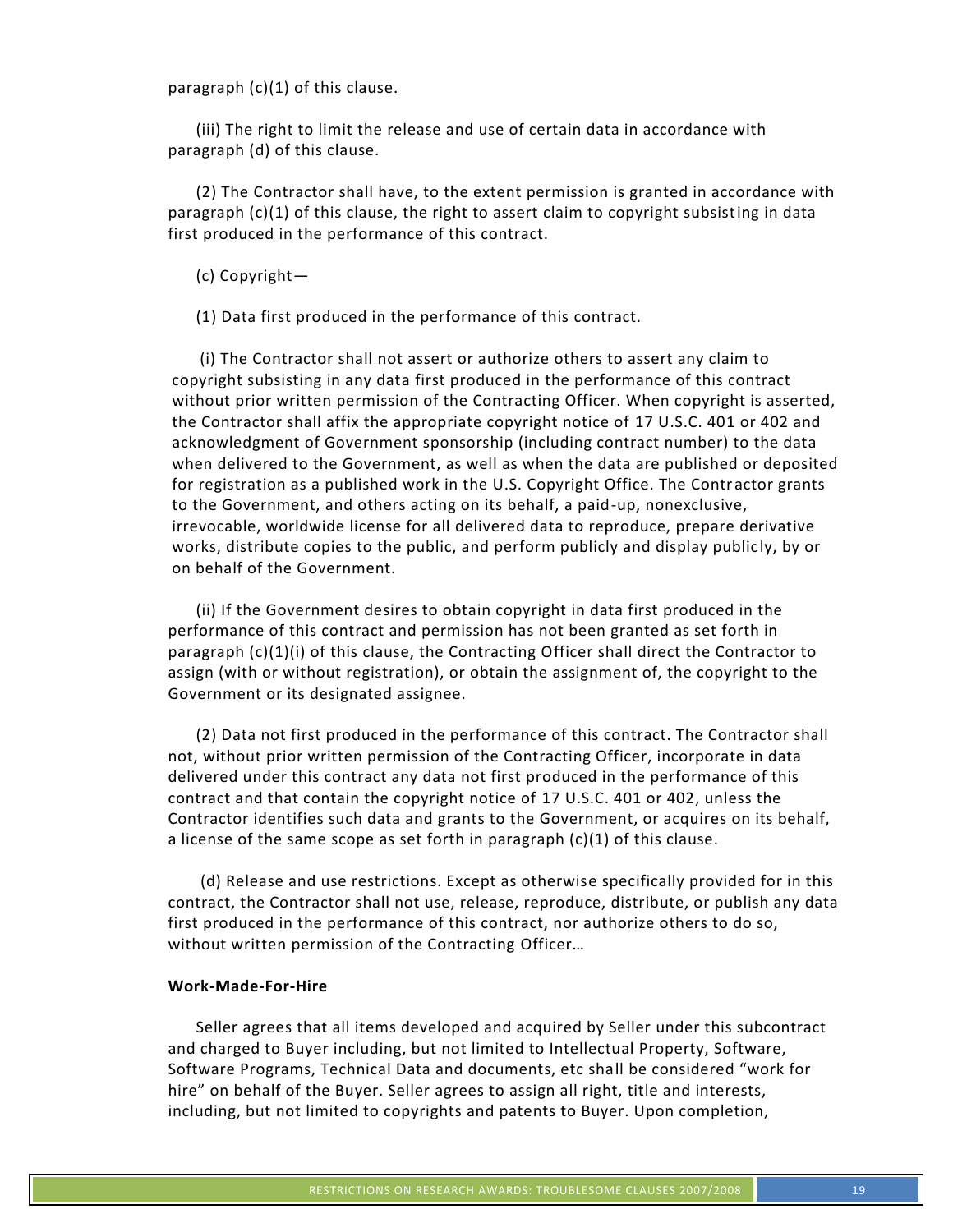expiration or termination of this subcontract, Seller shall return all items developed and acquired by Seller in performance of this Subcontract to the Buyer.

#### *Homegrown Clauses*

The new survey highlights a group of restrictions that are consistently included in university awards by many sponsors, but which may be implemented differently by sub-units within a single agency. Such "homegrown" clauses are used to impose additional, nonstandard restrictions. As an example, the DARPA custom clause below imposes restrictions on publications (but includes contradictory language indicating that the research results may be unclassified fundamental research, and therefore, not restricted):

#### **G- 9000 (DARPA) PUBLIC RELEASE OR DISSEMINATION OF INFORMATION**

(a) There shall be no dissemination or publication, except within and between the Contractor and any subcontractors, of information developed under this contract or contained in the reports to be furnished pursuant to this contract without prior written approval of the Contracting Officer Representative (COR). All technical reports will be given proper review by appropriate authority to determine which Distribution Statement is to be applied prior to the initial distribution of these reports by the Contractor. Papers resulting from unclassified contracted fundamental research are exempt from prepublication controls and this review requirement, pursuant to DoD Instruction 5230.27 dated October 6, 1987.

(b) When submitting material for written approval for open publication as described in subparagraph (a) above, the Contractor/Awardee must submit a request for public release to the DARPA TIO via the COR and include the following information:

(1) Document Information: document title, document author, short plainlanguage description of technology discussed in the material (approx. 30 words), number of pages (or minutes of video) and document type (briefing, report, abstract, article, or paper);

 (2) Event Information: event type (conference, principle investigator meeting, article or paper), event date, desired date for approval;

(3) DARPA Sponsor: DARPA Program Manager, DARPA office,

(4) SPAWARSYSCEN San Diego COR name and contract number; and

(5) Contractor/Awardee's Information: POC name, e-mail and phone.

Allow four weeks for processing; due dates under four weeks require a justification. Unusual electronic file formats may require additional processing time. Requests can be sent via e-mail to the COR \_\_\_\_\_\_\_\_\_\_\_\_\_\_\_\_\_\_\_\_\_\_\_\_\_.

This clause is difficult to interpret because it relies on the judgment of the university contracting officials to determine if the award is contracted fundamental research. The need to make these determinations can cause delays in award acceptance. Further, without the government-wide vetting, which is typical of a FAR clause and which results in a prescription for the use of the clause, there is no guarantee that a homegrown clause- and the concomitant restrictions- will be appropriately applied or interpreted by the government and university contracting personnel.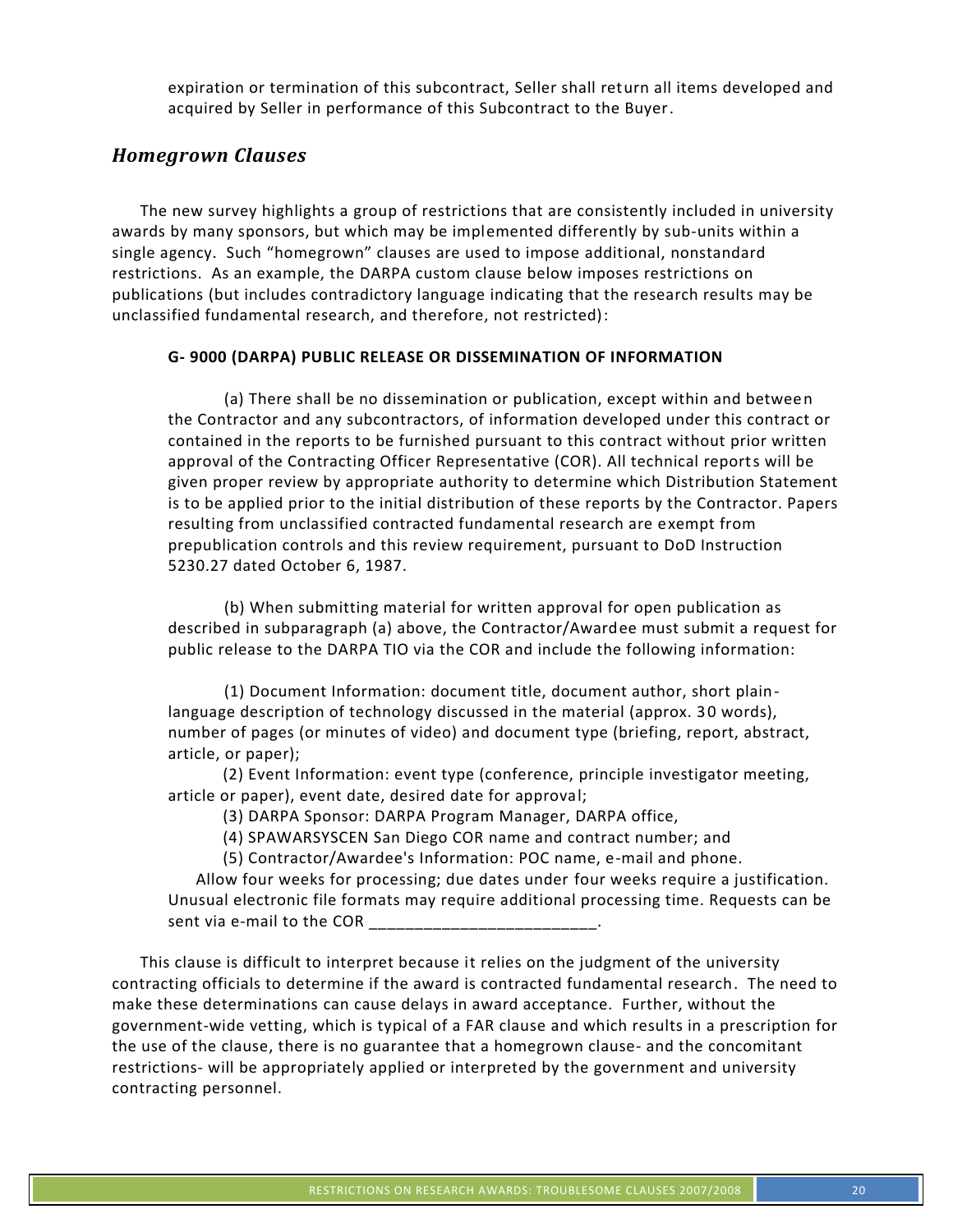## *Conclusion*

## *Summary Findings*

The primary finding of the new survey is that the situation with regard to troublesome clauses clearly has not improved since the previous survey in 2003-2004, based on the experiences of the 20 institutions included in the original COGR/AAU survey, which we believe are reasonably representative of U.S. research universities broadly.

Overall, results from the two surveys showed little change in the frequency of publication restrictions and restrictions on the participation of foreign nationals.<sup>20</sup> However, the second survey showed a fairly substantial increase in the number of instances of troublesome clauses. This was almost entirely due to the addition of new forms of restrictions not reported in the first survey. The new survey indicates that federal agencies are expanding the type of controls they impose in award terms and conditions and are using more sophisticated (and varying) technical language and approaches for implementing restrictions that affect university research projects. Particularly alarming is the spread of restrictive award terms by federal agencies beyond contracts to federal assistance mechanisms, such as grants. The increase in the total number of instances also is attributable to industry prime contractors adding protective terms to university subcontracts, such as those pertaining to export controls. The findings suggest that federal agencies have become more control-oriented in their dealings with universities and that both agencies and industry prime contractors have become more careful to set forth compliance expectations in security-related areas.

The wide scope and variety of troublesome clauses reported in the new survey may also indicate that universities have become more vigilant in reviewing awards and more sophisticated in identifying restrictive terms in contract language. Another possibility is that the reporting mechanism used by FDP for the second survey was more refined than the one used for the first survey and, therefore, better able to record the variety of issues encountered by the institutions.

Universities participating in the survey showed a broad range of views about what restrictions they would accept without compromising the fundamental research exclusion. That variation indicates that institutions have different levels of understanding about the implications of accepting certain terms under certain circumstances. An acceptable clause to one university may be viewed as unacceptable by another.<sup>21</sup> Where one university has negotiated language which is not optimal but it views as "livable," another university under similar circumstances will have declined the award. Clearly, there is inconsistency in decision making among the participating institutions. It also may be that participating universities are under-reporting clauses that they found acceptable but which, in fact, could be troublesome.

<sup>&</sup>lt;sup>20</sup> DOD continues to be the primary source of troublesome clauses (both direct and flow down). In particular, the DOD 7000 clause included in industry flow downs to universities, remains a significant problem.<br><sup>21</sup> For example, the question of whether or not DARPA G9000 is a troublesome clause was widely

debated among the task force institutions. The only consensus was that the decision often depended on the "color of money"- which is an elusive fact under most circumstances- and whether the work was truly fundamental – a determination which is left completely up to the university . However, the funding category is seldom obvious from funding documents and is not necessarily an accurate indicator of the nature of the research.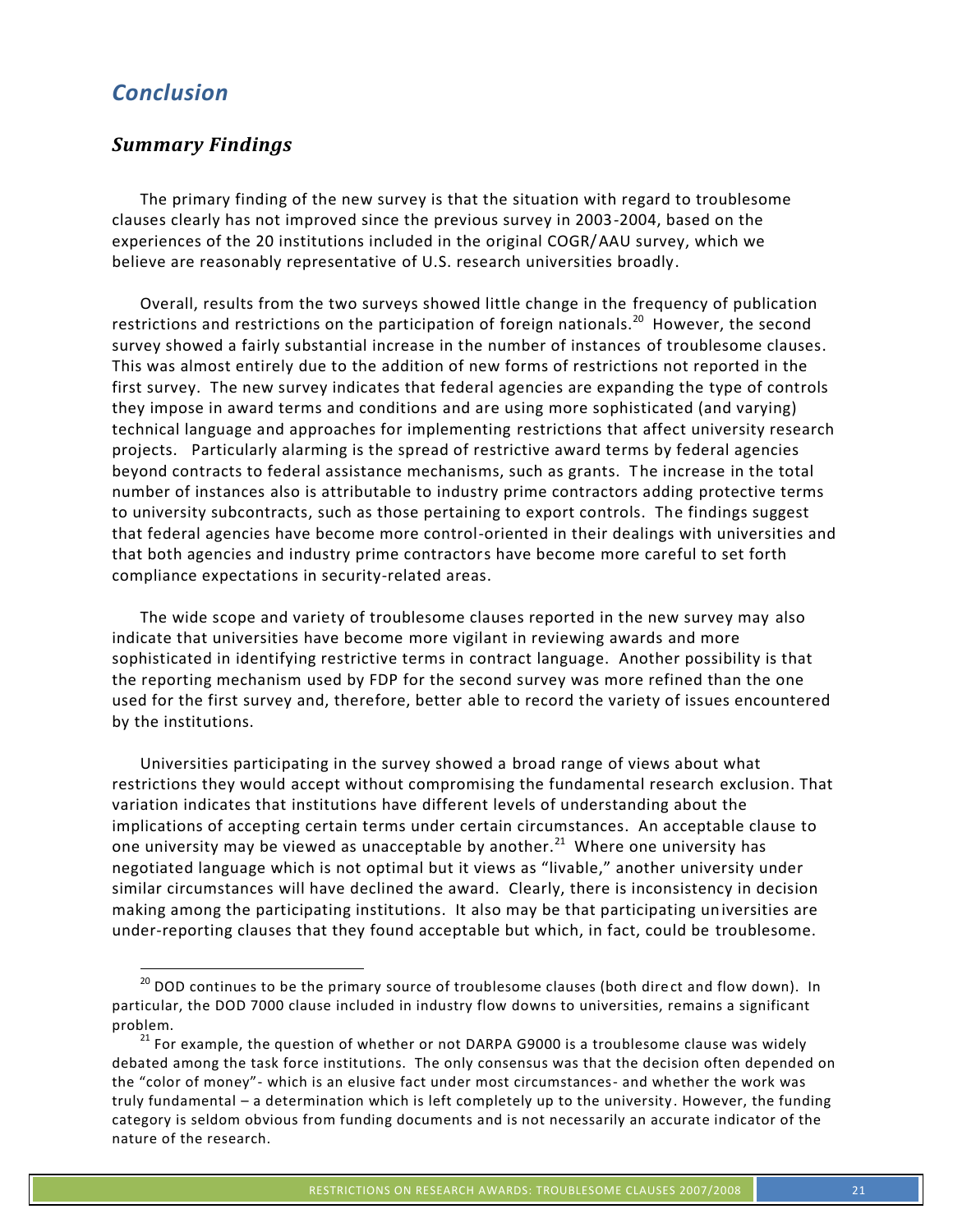#### *Issues*

Results of both surveys have highlighted several critical issues that must be addressed cooperatively by universities and government agencies. Similar issues were identified in the NAS Committee on Science and Security report. They include:

- 1. How to preserve universities' open research environment, academic freedom and integrity when they perform important cutting-edge research for the government;
- 2. Conflicts between core academic principles of openness and the free flow of information and sponsor approval over publication;
- 3. Conflicts between government requirements to approve foreign national participation in funded research projects and policies regarding non-discrimination in campus activities;
- 4. Adverse effects of protracted negotiations over research awards on faculty and students, as well as on the national interest when universities are forced to "walk away" from government-funded projects (or not compete for them); and
- 5. Issues associated with increased compliance requirements (e.g. implementation and oversight of technology control plans, staffing and cost implications, etc.).

#### *Recommendations*

The following recommendations are highlighted in no particular order by COGR-AAU as among those that could assist government agencies to balance legitimate concerns of national security while enabling universities to navigate quickly and effectively the government contracting process. Implementation of these recommendations would help avoid lengthy negotiations and reduce the possibility of burdensome restrictions that force universities to reject awards.

1. Both the previous and present surveys identified the Department of Defense (DOD) as the largest source of troublesome clauses. The previous COGR-AAU report recommended that DOD revise the Defense Federal Acquisition Regulations Supplement (DFARS) prescription guidance to prevent the DFARS 7000 clause from being used in contracts for university research, either directly or as a flow down from industry contracts. Just as important, DOD should revise its guidance to contracting officers stipulating that no controls should be imposed on publications or foreign national participation for fundamental research either in direct awards or sub-awards.

2. DOD also should develop a uniform policy that discourages DOD offices and programs from issuing "home-grown" award terms and arbitrary mandates that do not follow established DOD policy and DFARS clauses. The Undersecretary of Acquisition Technology and Logistics should develop appropriate acquisition guidance accordingly. On June 26, 2008 the DOD issued an internal memorandum on "Contracted Fundamental Research." The memo calls attention to NSDD-189 as the governing policy and indicated that DOD awards for the performance of fundamental research should, with rare exceptions, not be managed in a way that they become subject to restrictions on the involvement of foreign researchers or publication restrictions. Exceptions must be approved at senior DOD levels. The issuance of this memorandum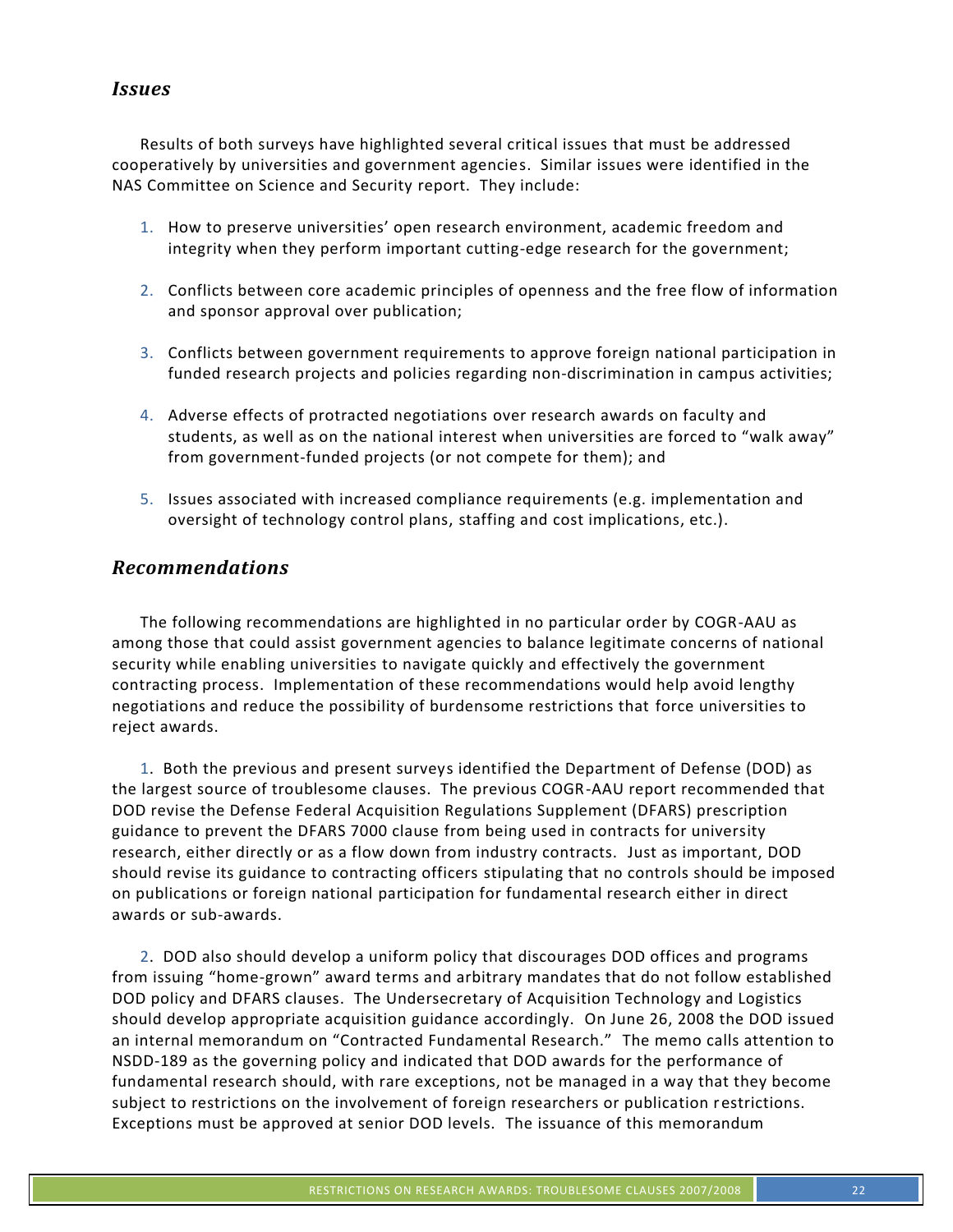represents a very positive development in response to concerns raised in this report. It will now be critical that all DOD contracting officials uniformly abide by this agency-wide policy. Moreover, DOD contracting officers must be informed of the policy and properly trained to ensure that it is consistently implemented. $^{22}$ 

3. Both the previous COGR-AAU report and the report from the National Academies' Science and Security Committee recommended that *all* federal research agencies follow the principles of NSDD-189 in funding research. The relevant federal acquisition regulation (FAR) provision should be incorporated into all unclassified federal research contracts to universities. The FAR Secretariat should issue specific guidance to this effect for all agencies.

4. The White House Office of Management and Budget (OMB) should issue guidance to federal agencies, perhaps through revisions to Circular A-110 (2 CFR 215), which states that restrictions on publications or participation by foreign nationals are inappropriate for federal agencies to use in university grants and cooperative agreements. The guidance should be broad enough to encompass the newer forms of restrictive designations, such as "confidential," "proprietary" or "sensitive" information. $^{23}$ 

5. Export control compliance clauses should be used more selectively by federal agencies (and prime contractors). Their use should be restricted to situations where the agency or contractor knows it is providing export controlled information to the university. Agencies and contractors should avoid using export control compliance clauses where the research is clearly fundamental in nature and, therefore, is excluded from export control requirements.

6. The federal government should implement a government-wide, comprehensive training program for contracting officers to address these issues.

7. The NAS Committee report called for establishing a federal science and security commission to address ongoing shared concerns of the security and academic research communities, such as implementation of NSDD-189. A university- government working group also should be established, perhaps under the auspices of the commission, to address current issues, evaluate results and monitor future issues in science and security. The group also should be charged with identifying and implementing ways to engage industry in providing appropriate flow down terms to universities.

8. Senior university officials must continuously educate faculty, staff, and administrators about their responsibility to comply with export controls, select agents and other security related issues. Senior officials should ensure that their institutions have policies to address these matters. Likewise, university associations should continue working to educate and train their members about compliance issues surrounding science and security requirements.

<sup>&</sup>lt;sup>22</sup> Memorandum to Secretaries of the Military Departments; Chairman, Joint Chiefs of Staff; and Directors of Defense Agencies, "Contracted Fundamental Research," issued by John J. Young, Jr., Undersecretary of Defense for Acquisition, Technology and Logistics, U.S. Department of Defense, June 26, 2008.<br><sup>23</sup>Recently the White House issued a memorandum establishing a new single, categorical designation

of "Controlled Unclassified Information" (CUI) to replace "Sensitive But Unclassified" and similar designations. Implementation is assigned to the National Archives and Records Administration as Executive Agent. This new category is too recent (May 7, 2008) to be reflected in the survey results.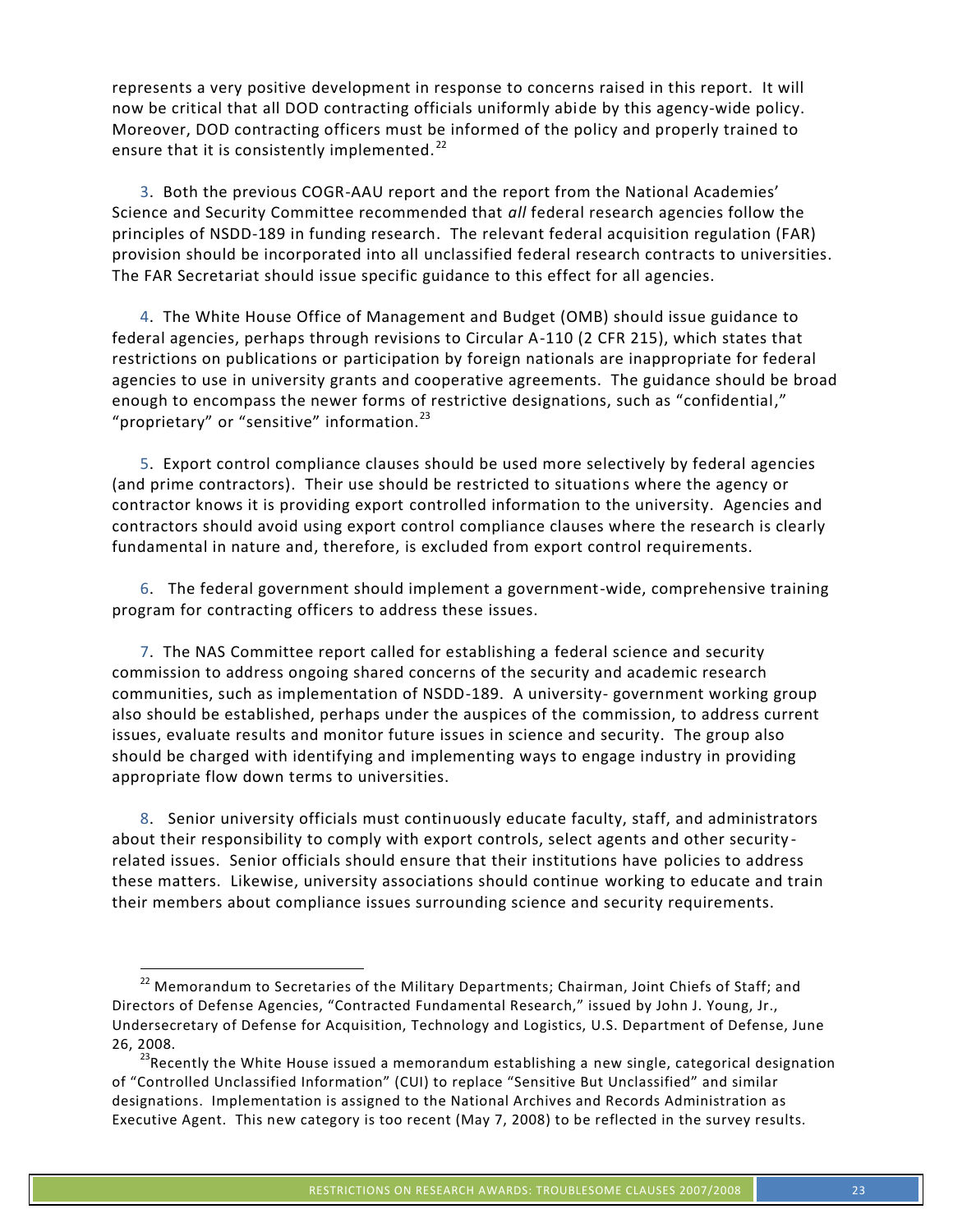9. FDP, as an organization of university and agency members, should use the results of this new survey to engage its membership in improving contracting and monitoring restrictions on assistance awards. FDP should explore solutions within the context of the next phase of the Demonstration. In particular, both agency and university personnel could benefit from a collaborative Web site that collects data, describes the issues, and discusses the meaning and implications of certain grant and contract terms. On the latter issue, this would include a discussion of why accepting certain language in contracts might be objectionable and how such language might harm research activities downstream. It would be particularly helpful for the Web site to provide examples of negotiated language that is mutually beneficial in particular kinds of projects, while continuing to emphasize that any agreement to restrict publication and other access to results destroys the fundamental research exclusion.

Implementation of this report's recommendations would not necessarily resolve all of the issues regarding troublesome clauses, but it would significantly improve what has become an increasingly untenable situation. Such action must be undertaken jointly by the federal government and the university research community.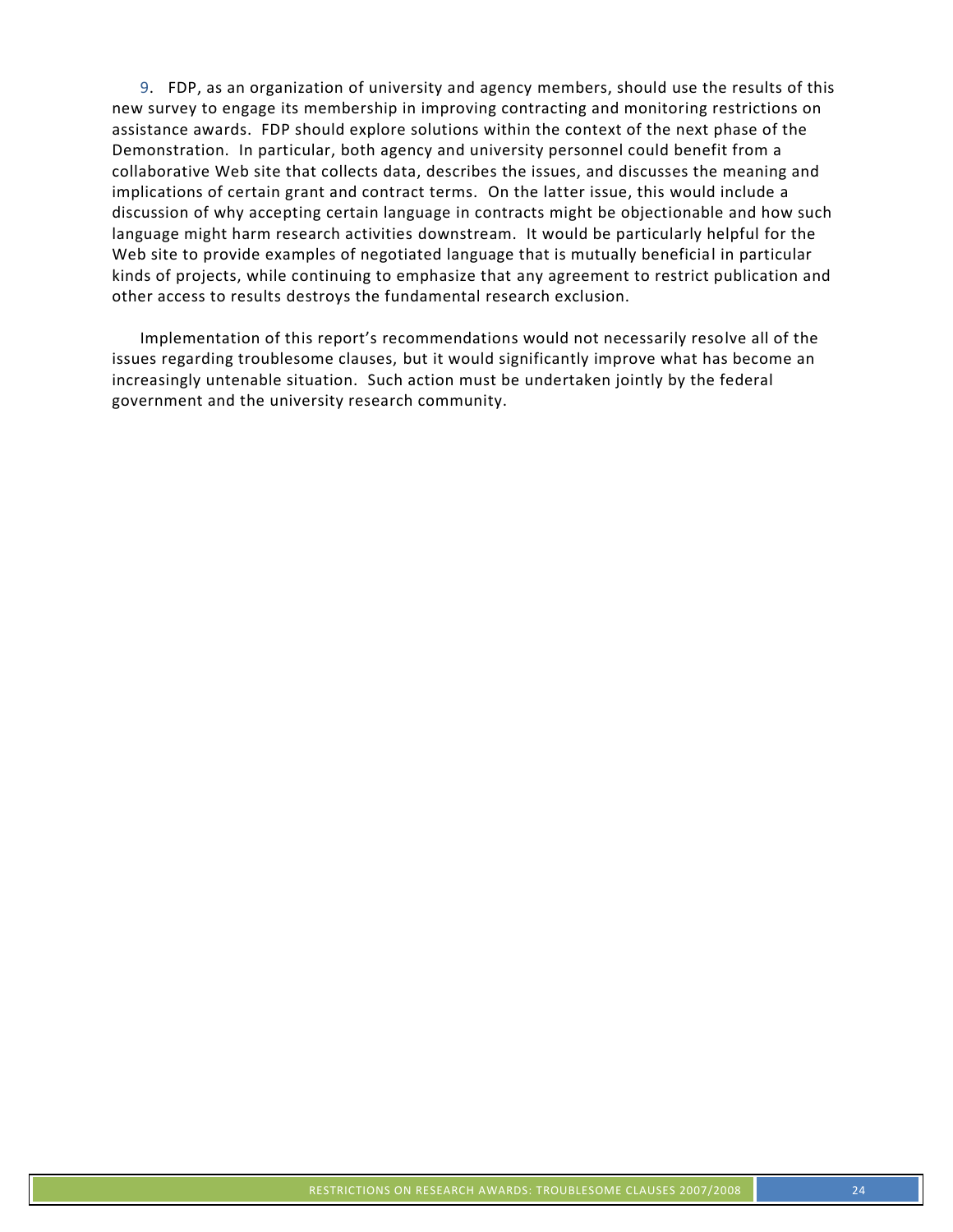## *Table I*

#### **TROUBLESOME CLAUSES CLASSIFIED BY SPONSOR**

| Sponsor                                                                                                                                                                                                      | Total $#$ of<br>Instances<br>Reported                                                                   | The 7000<br>Clause                                                      | Other<br>Publication<br>Restrictions                                       | Foreign<br>National<br>Restrictions                                                | Export<br>Controls                                             | Other Access<br>or<br><b>Dissemination</b><br>Restrictions                              |
|--------------------------------------------------------------------------------------------------------------------------------------------------------------------------------------------------------------|---------------------------------------------------------------------------------------------------------|-------------------------------------------------------------------------|----------------------------------------------------------------------------|------------------------------------------------------------------------------------|----------------------------------------------------------------|-----------------------------------------------------------------------------------------|
| Department of Defense                                                                                                                                                                                        | 23                                                                                                      | $\overline{5}$                                                          | 6                                                                          | 6                                                                                  | $\overline{2}$                                                 | 4                                                                                       |
| DoD via Industry                                                                                                                                                                                             | 88                                                                                                      | 37                                                                      | 16                                                                         | 10                                                                                 | 16                                                             | $\overline{9}$                                                                          |
| DoD via U/Nonprof                                                                                                                                                                                            | $\overline{7}$                                                                                          | $\overline{2}$                                                          | $\Omega$                                                                   | $\overline{2}$                                                                     | $\overline{3}$                                                 | $\Omega$                                                                                |
| Department of Energy                                                                                                                                                                                         | 3                                                                                                       | $\Omega$                                                                | $\mathbf{1}$                                                               | $\mathbf{1}$                                                                       | $\Omega$                                                       | $\mathbf{1}$                                                                            |
| DoE via Industry                                                                                                                                                                                             | $\overline{4}$                                                                                          | $\mathsf 0$                                                             | $\overline{2}$                                                             | $\mathsf 0$                                                                        | $\mathbf{1}$                                                   | $\mathbf{1}$                                                                            |
| Department of Health<br>and Human Services                                                                                                                                                                   | 3                                                                                                       | $\mathsf 0$                                                             | $\overline{2}$                                                             | $\mathsf{O}$                                                                       | $\mathbf 0$                                                    | $\mathbf{1}$                                                                            |
| DHHS via Industry                                                                                                                                                                                            | $\overline{5}$                                                                                          | $\Omega$                                                                | $\mathbf{1}$                                                               | $\mathbf{1}$                                                                       | $\mathbf{1}$                                                   | $\overline{2}$                                                                          |
| DHHS via<br>Univ/Nonprofit                                                                                                                                                                                   | $\overline{3}$                                                                                          | $\Omega$                                                                | $\mathbf{1}$                                                               | $\Omega$                                                                           | $\Omega$                                                       | $\overline{2}$                                                                          |
| Department of<br><b>Homeland Security</b>                                                                                                                                                                    | $\overline{4}$                                                                                          | $\mathbf 0$                                                             | 3                                                                          | $\mathbf 0$                                                                        | $\mathbf{1}$                                                   | $\mathbf 0$                                                                             |
| DHS via industry                                                                                                                                                                                             | $1\,$                                                                                                   | $\Omega$                                                                | $\mathbf{1}$                                                               | $\mathsf{O}$                                                                       | $\Omega$                                                       | $\Omega$                                                                                |
| DHS via Univ/Nonprofit                                                                                                                                                                                       | $\overline{2}$                                                                                          | $\mathbf 0$                                                             | $\overline{2}$                                                             | $\mathbf 0$                                                                        | $\mathbf 0$                                                    | $\mathbf 0$                                                                             |
| <b>National Aeronautics</b><br>and Space<br>Administration                                                                                                                                                   | $\overline{7}$                                                                                          | $\mathsf 0$                                                             | $\mathbf{1}$                                                               | $\overline{1}$                                                                     | $\mathbf{1}$                                                   | $\overline{4}$                                                                          |
| NASA via Industry                                                                                                                                                                                            | $\mathbf{1}$                                                                                            | 0                                                                       | $\mathbf{0}$                                                               | $\mathbf{1}$                                                                       | $\Omega$                                                       | $\mathbf 0$                                                                             |
| NASA via<br>Univ/Nonprofit                                                                                                                                                                                   | $\overline{2}$                                                                                          | $\mathbf 0$                                                             | $\mathbf 0$                                                                | $\mathbf 0$                                                                        | $\mathbf 0$                                                    | $\overline{2}$                                                                          |
| National Laboratories                                                                                                                                                                                        | $\overline{2}$                                                                                          | $\mathsf 0$                                                             | $\mathbf 0$                                                                | $\mathsf 0$                                                                        | $\mathbf 0$                                                    | $\overline{2}$                                                                          |
| Other Sponsors<br>• Security Agencies<br>$\bullet$ GSA<br>EPA<br>NRC<br>$\bullet$ FHWA<br>• Census<br>• Dept of State<br>U.S. Dept Ed<br><b>NIST</b><br>$\bullet$ DOT<br>$\bullet$ FAA<br>Other Sponsors via | 13<br>$\overline{a}$<br>$\boldsymbol{2}$<br>1<br>0<br>0<br>2<br>1<br>2<br>$\overline{a}$<br>0<br>1<br>6 | $\mathbf 0$<br>0<br>0<br>0<br>0<br>0<br>0<br>0<br>0<br>0<br>0<br>0<br>0 | 6<br>1<br>1<br>0<br>1<br>0<br>1<br>1<br>1<br>0<br>0<br>0<br>$\overline{2}$ | $\overline{2}$<br>0<br>0<br>1<br>0<br>0<br>0<br>0<br>0<br>0<br>0<br>$\overline{2}$ | 0<br>0<br>0<br>0<br>0<br>0<br>0<br>0<br>Ω<br>N<br>0<br>0<br>0  | 5<br>0<br>1<br>0<br>0<br>0<br>1<br>0<br>1<br>$\overline{c}$<br>0<br>0<br>$\overline{2}$ |
| Industry                                                                                                                                                                                                     |                                                                                                         |                                                                         |                                                                            |                                                                                    |                                                                |                                                                                         |
| • Security Agencies<br>$\bullet$ GSA<br>EPA<br>$\bullet$ NRC<br>$\bullet$ FHWA<br>• Census<br>• Dept of State<br>• U.S. Dept Ed<br>$\bullet$ NIST<br>$\bullet$ DOT<br>Other Sponsors via                     | 4<br>0<br>1<br>0<br>0<br>0<br>0<br>0<br>0<br>$\mathcal I$<br>6                                          | 0<br>0<br>0<br>0<br>0<br>0<br>0<br>0<br>0<br>0<br>$\Omega$              | 1<br>0<br>0<br>0<br>0<br>0<br>0<br>0<br>0<br>1<br>3                        | 1<br>0<br>1<br>0<br>0<br>0<br>0<br>0<br>0<br>0<br>$\Omega$                         | 0<br>0<br>0<br>0<br>0<br>0<br>0<br>0<br>0<br>0<br>$\mathbf{1}$ | $\overline{c}$<br>0<br>0<br>0<br>0<br>0<br>0<br>0<br>0<br>0<br>$\overline{2}$           |
| Univ//Nonprofit<br><b>TOTALS</b>                                                                                                                                                                             | 180                                                                                                     | 44                                                                      | 47                                                                         | 26                                                                                 | 26                                                             | 37                                                                                      |
|                                                                                                                                                                                                              |                                                                                                         |                                                                         |                                                                            |                                                                                    |                                                                |                                                                                         |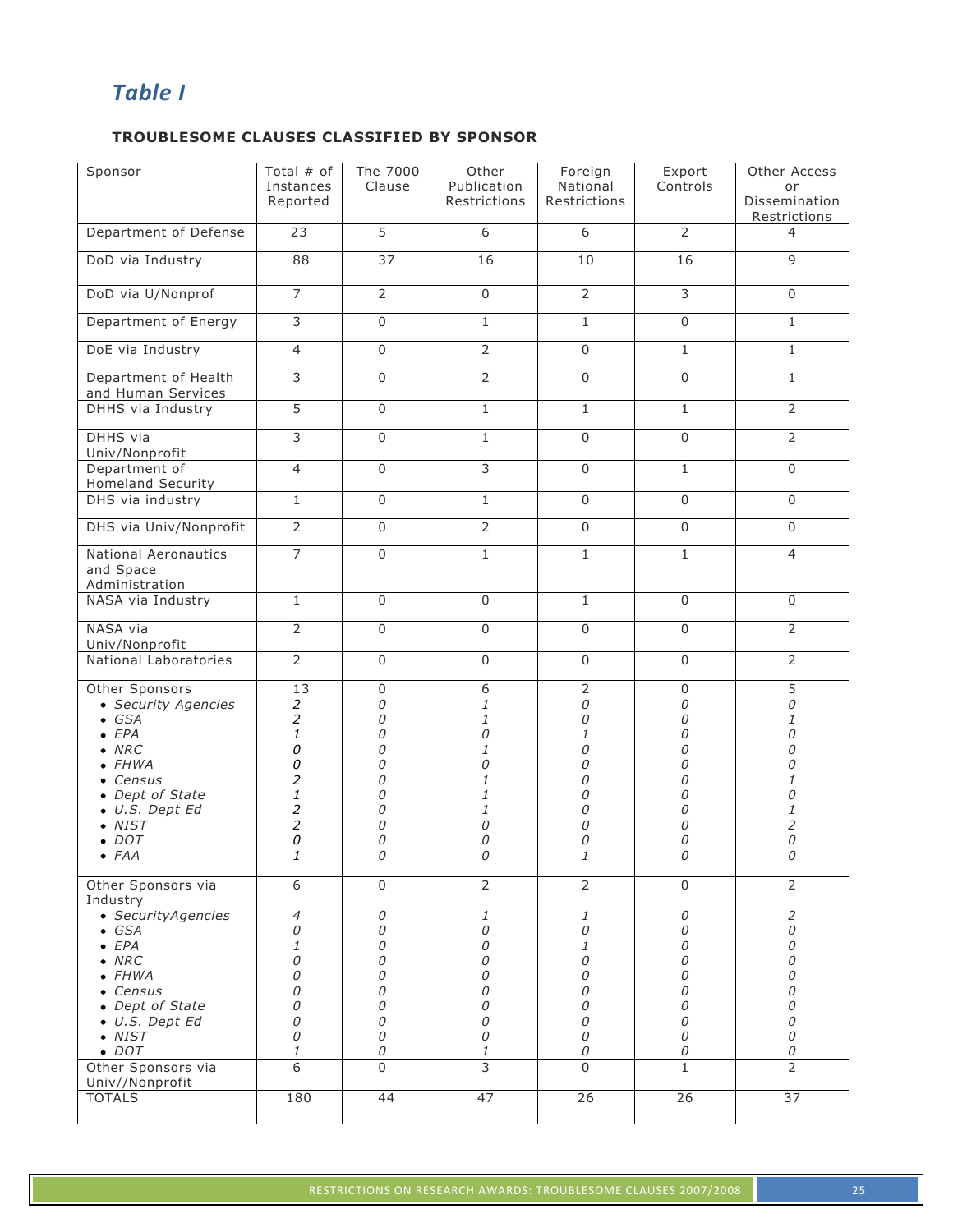## *Table II* **PUBLICATION CONTROLS: The 7000 Clause**

| Number of<br>Instances<br>Reported | Number of<br>Universities<br>Receiving<br>Clause | Number of<br>Acceptances<br>as Proposed | Number<br>Negotiating<br>Alternative<br>Language | Number<br>Rejecting<br>Awards | Number Pending as<br>of 05/29/08 |
|------------------------------------|--------------------------------------------------|-----------------------------------------|--------------------------------------------------|-------------------------------|----------------------------------|
| 44                                 | 13                                               |                                         | 20                                               |                               |                                  |

In cases where the clauses were accepted, all were attributable to three universities. All three universities have secure facilities and policies/practices which permit the restriction with the implementation of a technology control plan. In eight cases, negotiations lasted more than 30 days, and more than half took longer than 60 days.

## *Table III*

#### **PUBLICATION CONTROLS: Other Clauses**

| Number    | Number of    | Number of   | Number of   | Number      | Number    | Number        |
|-----------|--------------|-------------|-------------|-------------|-----------|---------------|
| οf        | Universities | Clauses     | Acceptances | Negotiating | Rejecting | Pending as of |
| Instances | Receiving    | Referencing | as Proposed | Alternative | Awards    | 5/29/08       |
| Reported  | Clause       | SBU/FOUO    |             | Language    |           |               |
| 47        | 16           |             |             | 25          |           |               |

In cases where the clauses were accepted, all were attributable to four universities. Two of them have secure facilities and policies/practices which permit restrictions with the implementation of a technology control plan. Others determined after lengthy negotiations that the language could be accepted without affecting the fundamental research exclusion.

## *Table IV*

#### **FOREIGN NATIONAL CONTROLS**

| Number of<br>Instances<br>Reported | Number of<br>Universities<br>Receiving<br>Clause | Number of<br>Acceptances<br>as Proposed | Number<br>Negotiating<br>Alternative<br>Language | Number<br>Rejecting<br>Awards | Number Pending<br>as of 05/29/08 |
|------------------------------------|--------------------------------------------------|-----------------------------------------|--------------------------------------------------|-------------------------------|----------------------------------|
| 26                                 |                                                  |                                         |                                                  |                               |                                  |

In cases where the clauses were accepted, all were attributable to three universities. Two of them have secure facilities and policies/practices which permit restrictions with the implementation of a technology control plan.

## *Table V* **EXPORT CONTROL RESTRICTIONS**

| Number of<br>instances<br>reported | Number of<br>universities<br>receiving<br>clause | Number of<br>acceptances<br>as proposed | Number<br>negotiating<br>alternative<br>language | Number<br>rejecting<br>awards | Number<br>pending/other as<br>of 05/29/08 |
|------------------------------------|--------------------------------------------------|-----------------------------------------|--------------------------------------------------|-------------------------------|-------------------------------------------|
| 26                                 |                                                  |                                         | 14                                               |                               |                                           |

"Export Controls" was not a category in the data input form. For purposes of the full analysis, export control clauses were found listed as Proprietary Data Restrictions, Foreign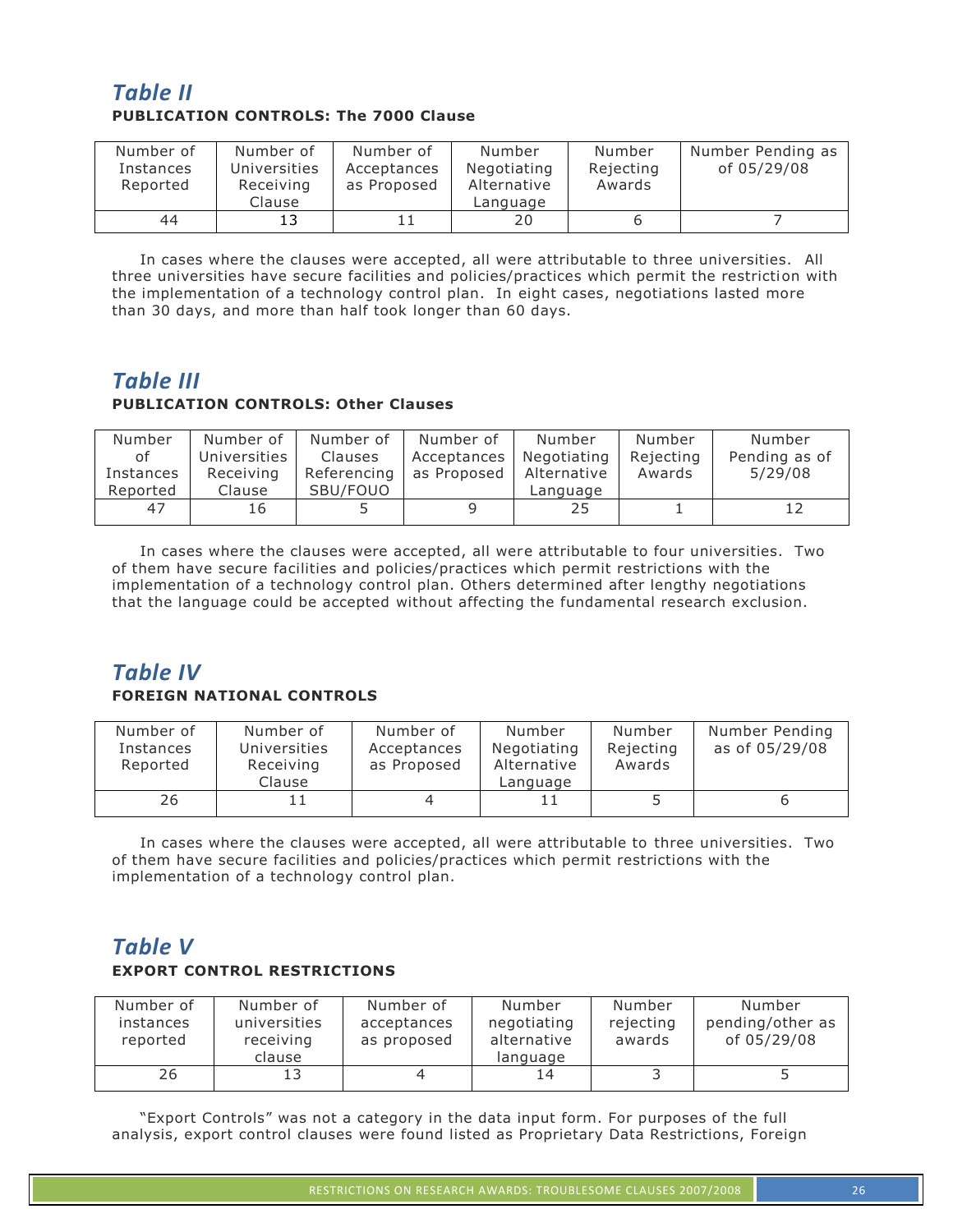National Controls, Publication Restrictions, and Other. In cases where the clauses were accepted, all were attributable to four universities.

## *Table VI* **OTHER ACCESS/DISSEMINATION RESTRICTIONS**

| Number of<br>instances<br>reported | Number<br>οf<br>universities<br>receiving<br>clause | Number of<br>acceptances<br>as proposed | Number<br>negotiating<br>alternative<br>language | Number<br>rejecting<br>awards | Number<br>pending/other as of<br>05/29/08 |
|------------------------------------|-----------------------------------------------------|-----------------------------------------|--------------------------------------------------|-------------------------------|-------------------------------------------|
| 37                                 | 10                                                  | 10                                      | 14                                               |                               |                                           |

This category encompasses instances recorded as an Intellectual Property Restriction, Proprietary Data Restriction and Other Controls or Restrictions.

## *Table VII*

#### **NON-CONTRACT AWARD RESTRICTIONS ENTRIES**

| Type of<br>Award | Number of<br>Instances<br>Reported | Government<br>Sponsor | Flow Through<br>Organization | Type of Restriction                         |
|------------------|------------------------------------|-----------------------|------------------------------|---------------------------------------------|
| Grant            | 8                                  | 6                     | $\overline{2}$               | Publication Control/SBU-<br><b>FOUO</b>     |
|                  |                                    |                       |                              | <b>Background Checks</b>                    |
|                  |                                    |                       |                              | Security Clearances                         |
| Cooperative      | 7                                  | 6                     | 1                            | <b>Publication Control</b>                  |
| Agreement        |                                    |                       |                              | <b>Background Checks</b>                    |
|                  |                                    |                       |                              | Foreign National Control                    |
|                  |                                    |                       |                              | <b>Export Control</b>                       |
|                  |                                    |                       |                              | <b>Intellectual Property</b><br>Restriction |
| Nat'l Lab        | $\overline{2}$                     | 2                     | $\Omega$                     | <b>Intellectual Property</b><br>Restriction |
| Other            | 3                                  | 3                     | $\Omega$                     | <b>Publication Control</b>                  |
|                  |                                    |                       |                              | Foreign National Control                    |
|                  |                                    |                       |                              | <b>Classification Reference</b>             |
| <b>TOTAL</b>     | 20                                 | 17                    | 3                            |                                             |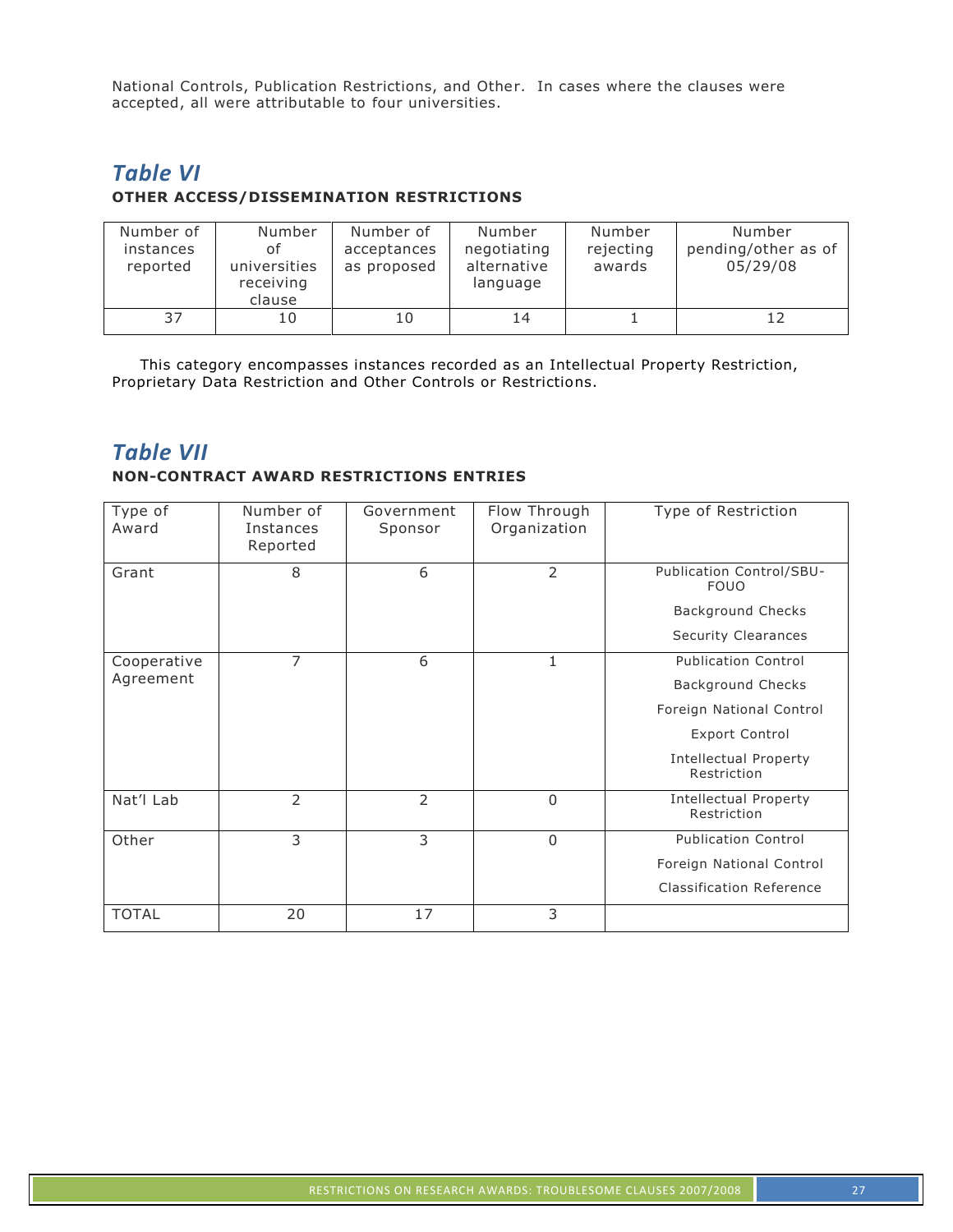## *APPENDIX IA*

#### **SUMMARY OF TROUBLESOME CLAUSES REPORTED BY ALL UNIVERSITIES (Raw Data, by Input Category)**

| Restriction                      | Accepted as<br>Proposed | Negotiated<br>Alternate<br>Language | Rejected<br>Award | Negotiation in<br>Progress/Other | Total          |
|----------------------------------|-------------------------|-------------------------------------|-------------------|----------------------------------|----------------|
| FAR 7000 clause                  | 13                      | 21                                  | 5                 | 9                                | 48             |
| Other publication                | 9                       | 21                                  | 1                 | 17                               | 48             |
| Foreign National                 | 7                       | 13                                  | 5                 | 15                               | 40             |
| Export Controls <sup>1</sup>     | $\Omega$                | 0                                   | $\Omega$          | $\Omega$                         | $\mathbf{0}$   |
| Other<br>Access/Dissemination    | 13                      | 7                                   | $\Omega$          | 17                               | 37             |
| Proprietary Data<br>Restrictions | $\overline{4}$          | 3                                   | $\Omega$          | 1                                | 8              |
| IP Restrictions                  |                         | $\overline{4}$                      | 1                 | 5                                | 11             |
| Input Errors                     |                         |                                     |                   |                                  | $\overline{4}$ |
| <b>TOTALS</b>                    | 47                      | 69                                  | 12                | 64                               | 196            |

<sup>1</sup>Export Controls was not a listed category in data input form.

## *APPENDIX IB*

#### **SUMMARY OF TROUBLESOME CLAUSES REPORTED BY TASK FORCE UNIVERSITIES (Compiled Data, by Category)**

| Restriction                                                         | Accepted as<br>Proposed | Negotiated<br>Alternate<br>Language | Rejected<br>Award | Negotiation in<br>Progress/Other | Total     |
|---------------------------------------------------------------------|-------------------------|-------------------------------------|-------------------|----------------------------------|-----------|
| FAR 7000 clause                                                     | 11                      | 20                                  | 6                 | 7                                | 44        |
| Other publication                                                   | 9                       | 25                                  | 1                 | 12                               | 47        |
| Foreign National                                                    | $\overline{4}$          | 11                                  | 5                 | 6                                | 26        |
| <b>Export Controls</b>                                              | $\overline{4}$          | 14                                  | 3                 | 5                                | 26        |
| Other<br>Access/Dissemination                                       | $\overline{4}$          | $\overline{4}$                      | $\Omega$          | 6                                | 14        |
| Background checks                                                   | $\overline{4}$          |                                     | 0                 |                                  | 6         |
| Classification<br>$\bullet$<br>Reference/<br>Security<br>Clearances | $\Omega$                | 3                                   | $\overline{0}$    | 5                                | 8         |
| Proprietary Data<br>Restrictions                                    | $\overline{4}$          | $\mathbf{1}$                        | $\Omega$          | $\Omega$                         | 5         |
| IP Restrictions                                                     | $\overline{2}$          | 9                                   | 1                 | 6                                | 18        |
| <b>TOTALS</b>                                                       | 38                      | 84                                  | 16                | 42                               | $180^{2}$ |

<sup>1</sup> This includes six clauses which referenced SBU and/or FOUO restrictions.

 $2$  Thirty (30) entries related to the submission of a proposal.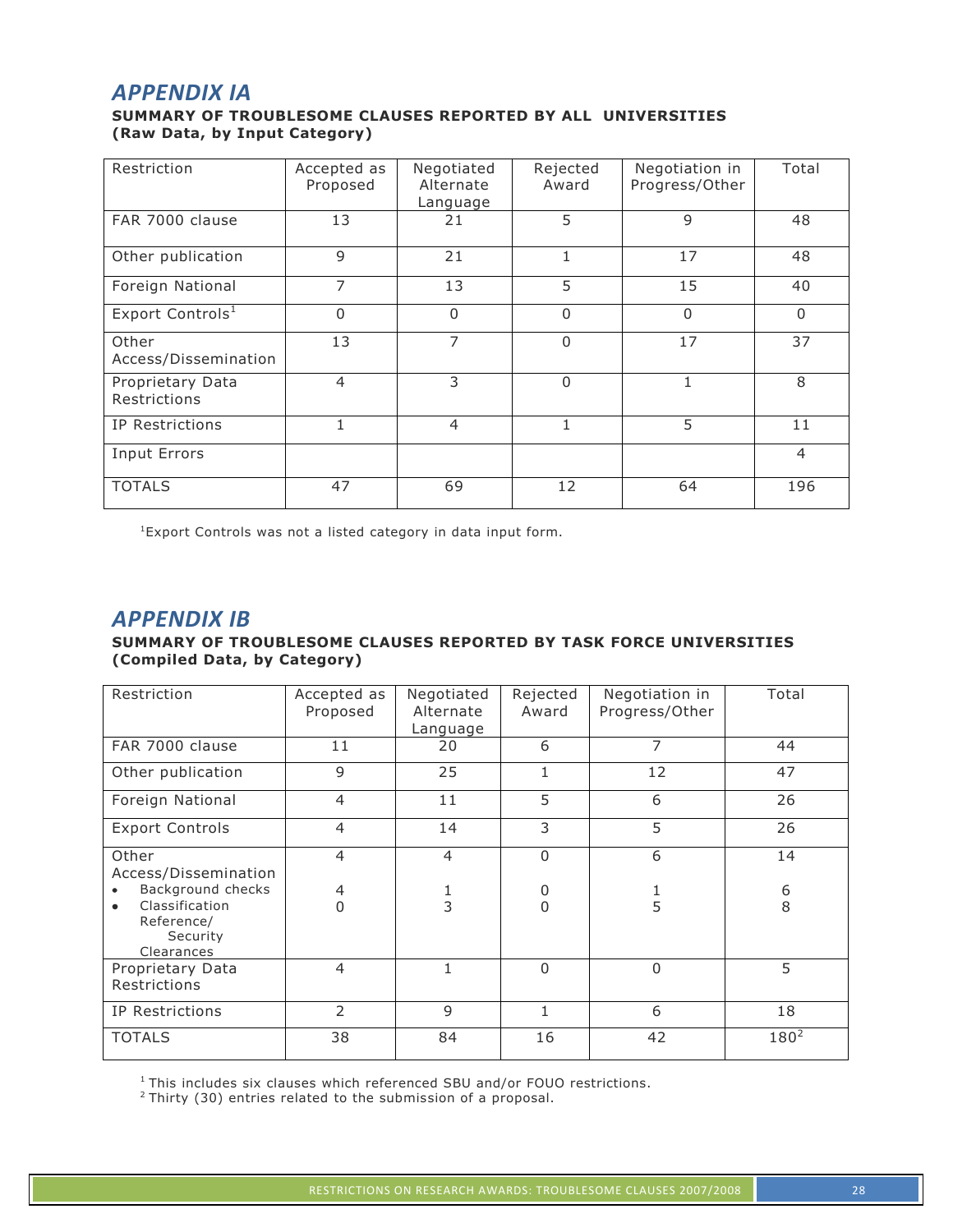## *APPENDIX II*

#### **INSTITUTIONAL REPORTING OF INSTANCES OF TROUBLESOME CLAUSES INCLUDED IN ANALYSIS (Compiled Data)**

| Institution                           | Number of Instances Reported in Database <sup>1</sup> |
|---------------------------------------|-------------------------------------------------------|
| California Institute of Technology    | 5                                                     |
| Carnegie Mellon University            | $\overline{2}$                                        |
| Duke University                       | 15                                                    |
| Georgia Institute of Technology       | $\overline{3}$                                        |
| Harvard University                    | 4                                                     |
| Massachusetts Institute of Technology | 10                                                    |
| Northwestern University               | 10                                                    |
| The Pennsylvania State University     | 17                                                    |
| Stanford University                   | 3                                                     |
| Texas A&M University                  | $\Omega$                                              |
| University of California, Berkeley    | 12                                                    |
| University of California, San Diego   | 16                                                    |
| University of Cincinnati              | 11                                                    |
| University of Colorado, Boulder       | $\overline{2}$                                        |
| University of Maryland, College Park  | 33                                                    |
| University of Michigan                | 5                                                     |
| University of Minnesota               | 11                                                    |
| University of Texas at Austin         | 14                                                    |
| University of Wisconsin, Madison      | 6                                                     |
| Washington University in St. Louis    | $\mathbf{1}$                                          |

<sup>1</sup>All universities participated. If the clause did not implicate science and security, the entry was not counted.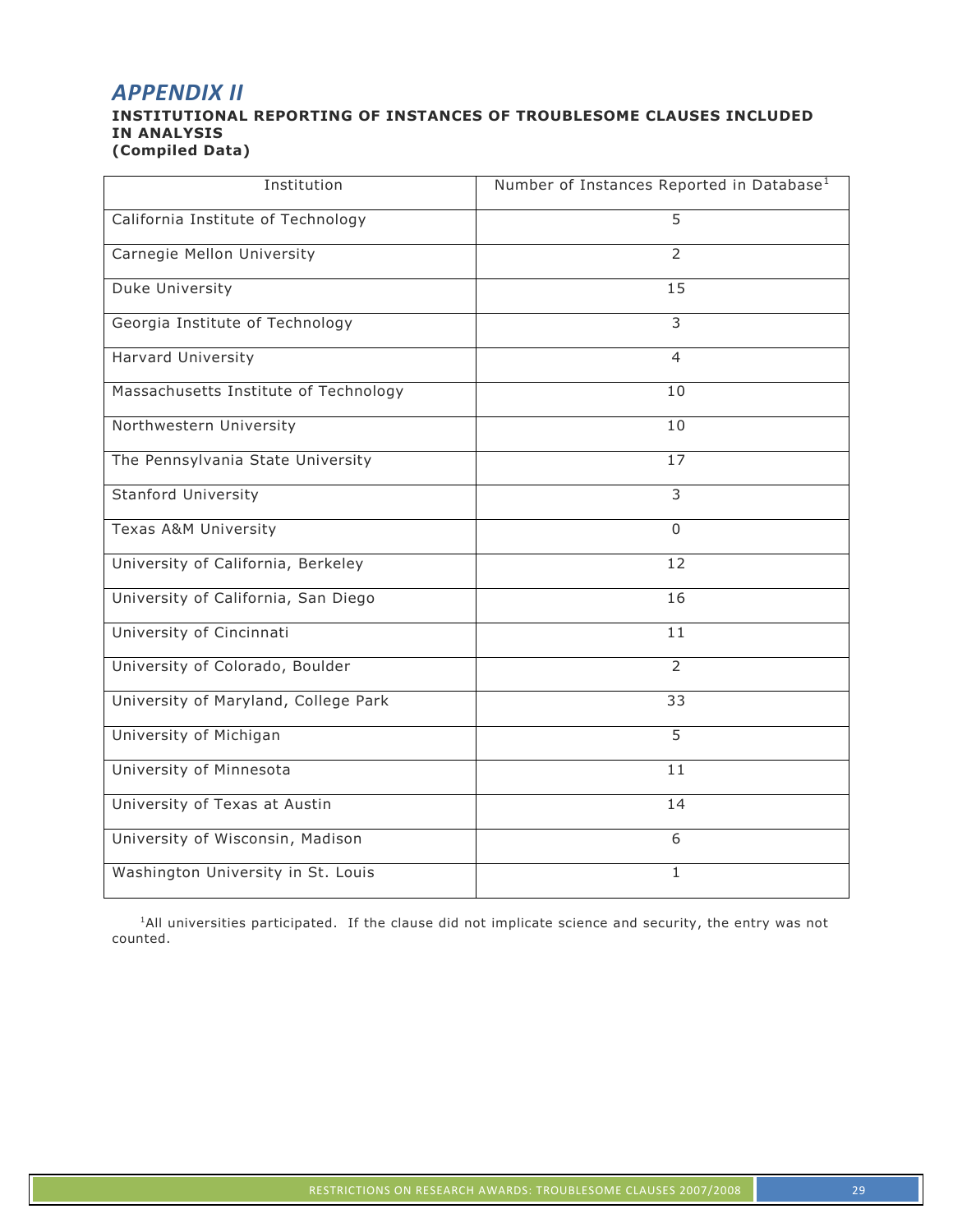## *APPENDIX III* **FDP DATA INPUT FORM**

# **Add/Modify Entry**

Part One

| Entry No.                                                 | Not Assigned          |                      | Contact Name         |            |  |
|-----------------------------------------------------------|-----------------------|----------------------|----------------------|------------|--|
| Institution                                               | <b>NAS University</b> |                      | <b>Contact Phone</b> |            |  |
| Date Recv'd                                               |                       |                      |                      |            |  |
|                                                           |                       |                      |                      |            |  |
| Award Mechanism                                           | Select Mechanism      | $\blacktriangledown$ | Prime Sponsor        |            |  |
| Related To                                                | Select One            | $\blacktriangledown$ | Flow Thru Org.       |            |  |
| Yr 1 Funding                                              | $\sqrt{2}$            |                      | Funding Stream       |            |  |
| <b>Total Funding</b>                                      | $\sqrt{2}$            |                      | Federal Funding      | Select One |  |
|                                                           |                       |                      | SBIR/STTR            | Select One |  |
|                                                           |                       |                      |                      |            |  |
| Issue                                                     | Select Issue Type     | $\blacktriangledown$ |                      |            |  |
| Issue Desc. & Background                                  |                       |                      |                      |            |  |
|                                                           |                       |                      |                      |            |  |
|                                                           |                       |                      |                      |            |  |
|                                                           |                       |                      |                      |            |  |
|                                                           |                       |                      |                      |            |  |
|                                                           |                       |                      |                      |            |  |
|                                                           |                       |                      |                      |            |  |
|                                                           |                       |                      |                      |            |  |
|                                                           |                       |                      |                      |            |  |
|                                                           |                       |                      |                      |            |  |
| Clause No.                                                |                       |                      |                      |            |  |
| Upload File                                               |                       |                      |                      |            |  |
|                                                           |                       | Browse               |                      |            |  |
| Full Clause (if no identiying number is available)        |                       |                      |                      |            |  |
|                                                           |                       |                      |                      |            |  |
|                                                           |                       |                      |                      |            |  |
|                                                           |                       |                      |                      |            |  |
|                                                           |                       |                      |                      |            |  |
|                                                           |                       |                      |                      |            |  |
|                                                           |                       |                      |                      |            |  |
|                                                           |                       |                      |                      |            |  |
|                                                           |                       |                      |                      |            |  |
|                                                           |                       |                      |                      |            |  |
| Do you have a policy or practice covering this situation? |                       |                      |                      |            |  |
| Select One                                                |                       |                      |                      |            |  |

#### Part Two - Current Status or Outcome

| Outcome             | Select Outcome |
|---------------------|----------------|
| Date Resolved       |                |
| Time to Resolution  |                |
| Upload File         | Browse         |
| Negotiated Language |                |
|                     |                |
|                     |                |
|                     |                |
|                     |                |
|                     |                |
|                     |                |
|                     |                |

 $\blacktriangleright$   $\frac{\text{Add New}}{\text{Sponsor}}$